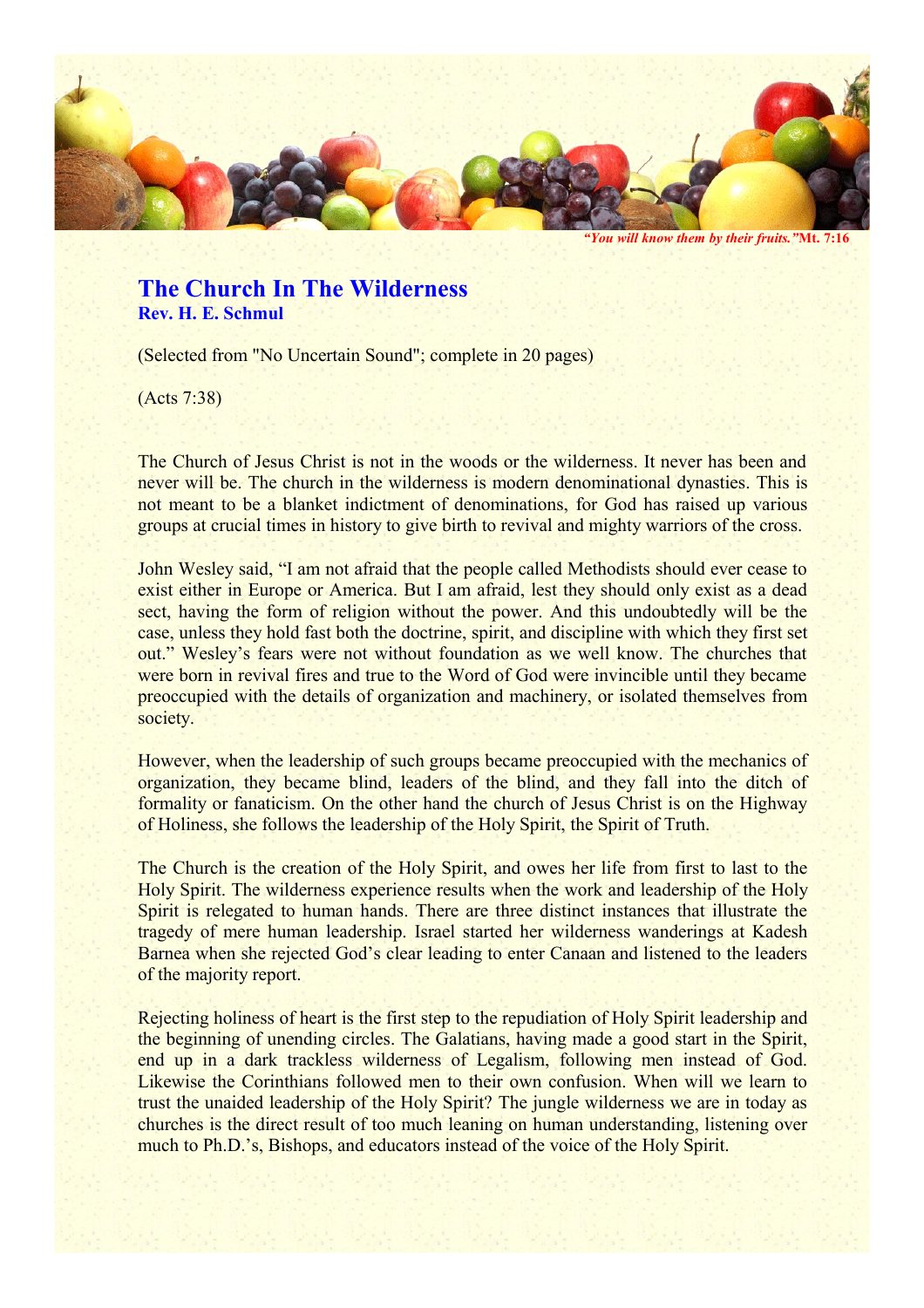

# **AN ECCLESIASTICAL WILDERNESS**

We are in an *Ecclesiastical Wilderness.* We are going round and round in unending circles, always vowing to have found the way out during some camp, convention or conference, yet, re-traveling the same territory again and again. Mergers—twenty-eight of them are in denominational hoppers, program after program is planned and promoted, yet the ruts get deeper and larger.

The *Ecclesiastical Wilderness* is seen in the *centralization of power.* The concentration of authority in the hands of a few to lord it over God's heritage has always marked the first step toward wilderness wandering. When churches are born in the fire and fervency of their first love, disciplines, manuals and handbooks are small, consisting of a few pages of exhortations to holy living and the general practices of the Christian life. The mechanics, and machinery are conspicuous by their absence. A copy of the 1845 Methodist discipline has but a few pages compared with the one used at the present time. A fifty-year comparison of your handbook will reveal the same thing. It is not the section on Christian love and life that has developed, but the portion dealing with property, finances, promotion and the subserviency of the minister to a central authority. As the centralization of power increases in the hands of a few, the voice of the prophet crying out against such encroachments to personal and spiritual liberty must be silenced or nullified. Therefore, devious methods are used to produce or secure "approved men" or "safe men." This condition is not a peculiar peeve of the writer alone. Mr. B. E. Hutchinson, Vice President of Chrysler Corporation said, "Holy Writ is a record of what the prophets and not what the Sanhedrin had to say". The Editor of Christian Economics in enlarging upon this statement had this to say."

That pungent remark carries a message for our times. This is an age dominated by committees and organizations in which the free expression of private opinion carries little weight. Individual insights are pooled and reduced to the level of a common denominator and then widely circulated.

"Ministers may, and of course do, preach their convictions, but the widely publicized documents of the church come from boards, committees, groups and councils.

"If Moses had taken a committee with him to the heights of Sinai, could God have conveyed to all its members the insights of the Ten Commandments, or would not some of them have failed to agree, and have insisted on watering down that great document or adding a minority report?

"What would have been the result if Christ had appointed a committee to draw up the Sermon on the Mount or if Paul had appointed a drafting committee to prepare the Pauline Epistles? What group ever could have given us the spiritual illumination of St. John's Gospel?

"The great pronouncements of Elijah, Isaiah and other prophets did not come from conferences. Could a committee have agreed upon the 95 theses of Martin Luther?" The lawgivers, prophets, sages and philosophers of history have been individuals and not committees. What is the lesson for us as we consider this fact of history?

"To us, it is that we dare not silence the voices of individuals who seek to speak their insights, by always subjecting what they say to the adulterating process of sifting it through committee. Boards and Councils we must have to carry on organized work, but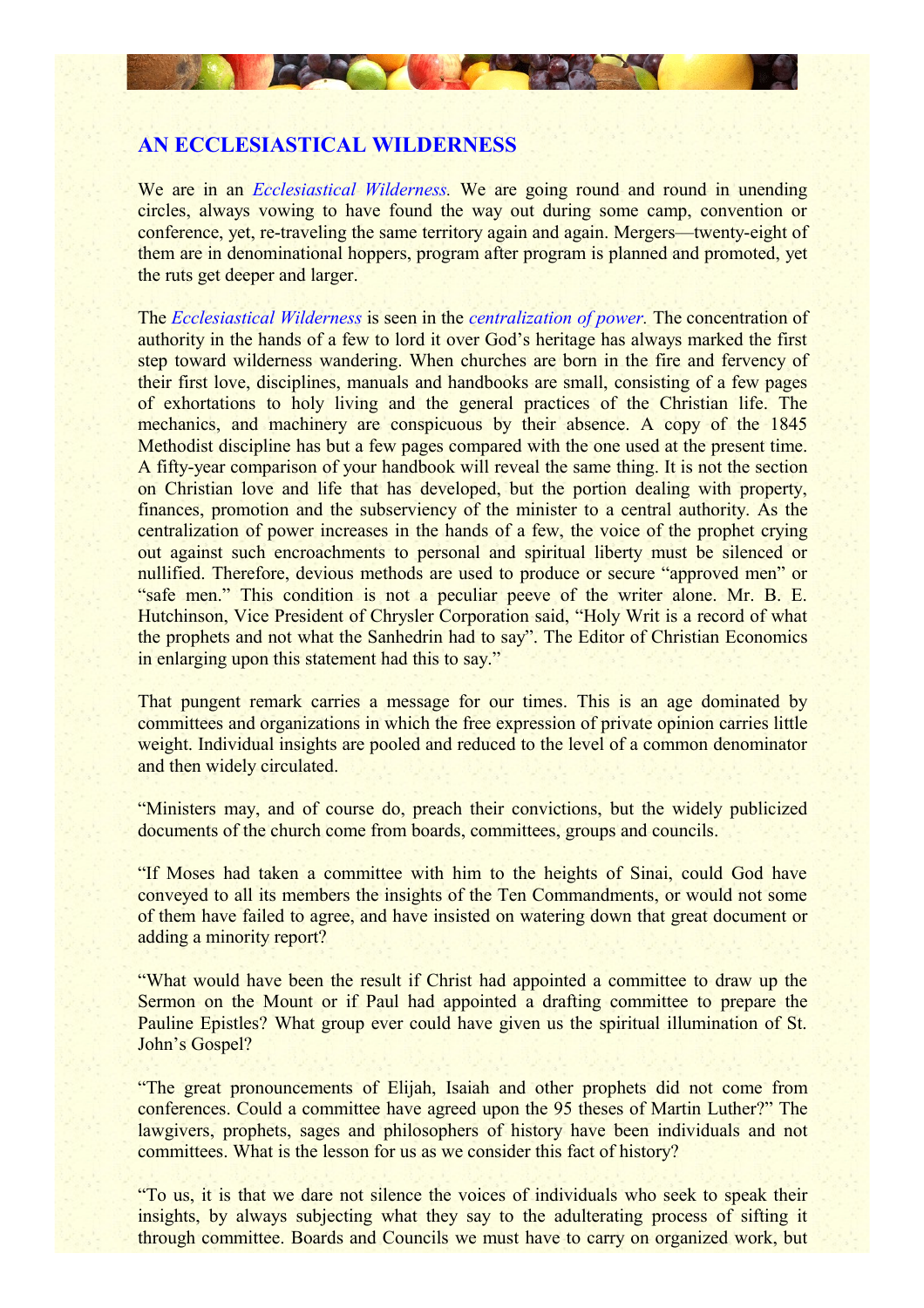we must be careful not to use them as instrumentalities for blunting the message and diluting the vision of our prophets and seers.

"Prophets communicate to us great religious truths. Councils reduce them to creeds. Individuals inspire us; councils and committees prescribe limitations and control us. We must have both but we must be careful not to limit the clear vision of the individual prophet by the myopia of the committee. Too much organization can deaden inspiration and institutionalize it to the point of destroying its dynamic power. Busy church bureaucrats may build a web that deadens or silences the most prophetic voices among us.

"As it is wise strictly to limit the powers and functions of secular government, so it is equally wise in church organization watchfully to keep the bureaucracy carefully limited in scope and power. Let it never overshadow the gifted souls into whose east windows come flooding new inspirations and fresh messages from God.". This *Ecclesiastical Wilderness* is further evident in the *multiplication of programs.* Out of church headquarters flows a stream of promotional material long enough to belt the world and deep enough to smother the members. Poster, after poster, letter after letter, scheme after scheme, and all are after money, money, money.

We are creating a complex Frankenstienian Monster that will hang us in our own bureaucratic red tape. Many, if not all of the plans are commendable, the goals desirable but if half of that effort were directed toward Holy Ghost revival, we would have the desires of our heart and a harvest of souls to implement the work.

The *Ecclesiastical Wilderness* always includes the *glorification of personalities.* Doctors, Bishops, and Arm Chair Generals increase more and more as we go deeper in the woods.

Suave personality salesmen are employed to "put over" the program. Loyalty to denominational program and personalities is almost expected to supercede loyalty to the Word and Spirit of God. Organized ecclesiasticism prefers putty and policy men to principal and prayer men. There is a great demand for men who are wise enough to make a judicious compromise of principle, blind enough to see no dangers, and dumb enough to sound no alarm. Christ, Paul, Luther and Wesley would be as unwelcome in the midst of the church today as then. A corrupt ecclesiasticism in the Protestant Episcopal Church of England looked with disfavor upon the Wesleys' who when banned from the pulpits of denominational respectability preached from their father's tombstone or start a "store front" church.

Methodism looked with disfavor upon William Booth who forsook respectable Methodism to preach on the street corners to the outcasts.

The history of organized ecclesiasticism, while having many noble accomplishments to its credit, is also full of many instances when it was blind to the leadership of the Spirit of God. Its attitude since the days of the prophets has been one of almost continuous disapproval and condemnation of the men whom God has raised up to point out its sins and call it back to God, forcing many men to break relationship held dear, and forcing them to go out under the stars, like Abraham, not knowing where they were going, but going with God.

Too often organized denominationalism discourages that honest thinking, frank expression, and unyielding devotion to principle which accompanies real loyalty to the Word of God. Organized denominationalism loves to praise the dead prophets but it seldom has any enthusiasm for living prophets who like the prophets of old rebuke them for their sins. (Independence of the Local Church page 36-37 by Chester E. Tulga, D.D.)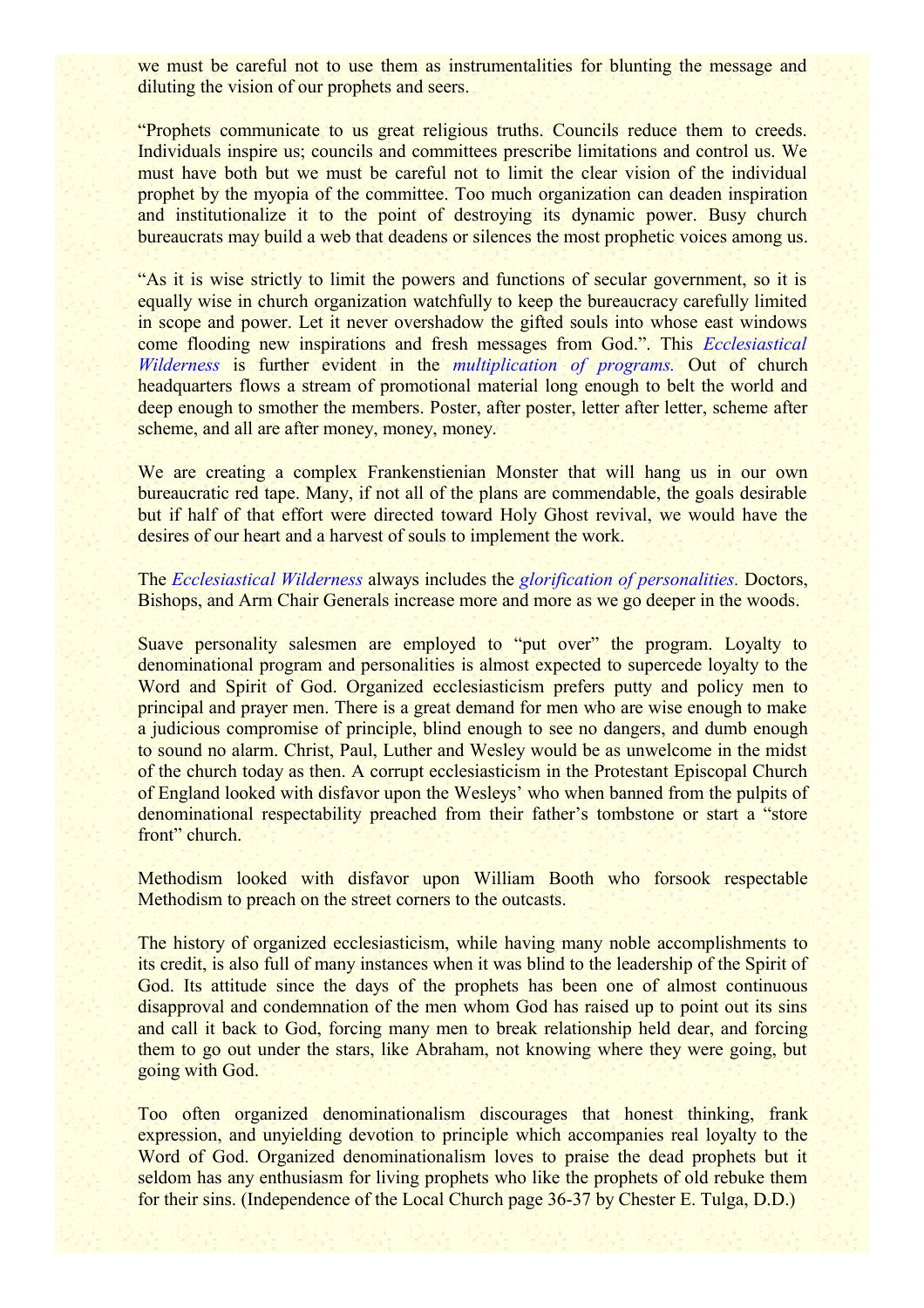The New Testament portrays the church as an army and each believer a militant warrior of the cross, yet we are in danger of having more Arm Chair Generals than combat soldiers. No one will deny that capable leadership is vital to the work of the Lord. However, when so much emphasis is laid upon man and men and so very little upon God and the Holy Spirit, we have the undoubted evidence of our failure to conquer. The story is told of a great evangelist endeavoring to foster revival in a certain town. The meeting was well organized and well advertized. Everywhere huge bill boards proclaimed his presence and heralded his past victories and told of great success in other fields.

Yet, there was little evidence of Divine favor. While in prayer the Holy Spirit enlightened him that, since he was doing all the work, securing all the results and was willing to take all the glory, he could not expect the supernatural presence of God. This great man humbly confessed his error to the Lord and commanded that all pictures and advertisements be removed. Then he publicly confessed the error. Needless to say, God came in old-time power.

Leadership that gives its first loyalty to the Word of God above all earthly pressures or treasures begets followers that will push the battle to the very gates of hell. Men of the Asbury stamp will produce followers who will fight side by side with them up to the cannon's mouth. One example of humble, dedicated, unworldly leadership is worth innumerable programs and crusades. The sainted apostle gives the order of loyalty, "Follow me as I follow Christ". Multitudes of God's holy children are ready to follow to the ends of the earth, to the last dollar, to the last ounce of strength, that kind of leadership under the Holy Spirit. With such leadership, individuals are instruments to be used of God, not tools to be employed for personal aggrandizement.

The pressing problem to conscientious ministers is, Can I be 100 per cent loyal to Christ and the church of my choice? Many things a church promotes, programs, or expects of her ministers are foreign to the methods and gospel of Christ. If loyalty to organization means muzzle-mouthed silence on her sins, what other course is left but treason to the Lord? The glib sale of New Testament standards of gospel preaching, piety, sacrifice and service give Shylock the appearance of a benefactor. In the light of the treasonable attitude of much of organized religion toward Bible standards of separation from the world Benedict Arnold and Judas Iscariot were pikers. Make no mistake, dear friend, our first loyalty is to Christ and His Word. No pope, priest, prelate, or presiding officer supersedes the Word of God and its Christ. Our first loyalty is love to Christ, above all others, beyond all others, superseding all others. Christ is first in our loyalty, because He is first in our love.



## **AN EDUCATIONAL WILDERNESS**

As if the *ecclesiastical wilderness* were not sufficient we have an *educational wilderness* that has given seed, root, and branch to the strange wilderness in which we find ourselves. Every thoughtful student of history knows that most great moves away from the simplicity of the gospel and the fundamentals of the faith in the various churches have had their beginnings in the school systems.

The founding fathers of any church you care to mention never intended that the educational tail should wag the denominational dog. Our educational institutions exercise such tremendous influence upon the whole lump of church life that in the process of time they leaven the whole lump. On occasions this has been wonderful, the school being the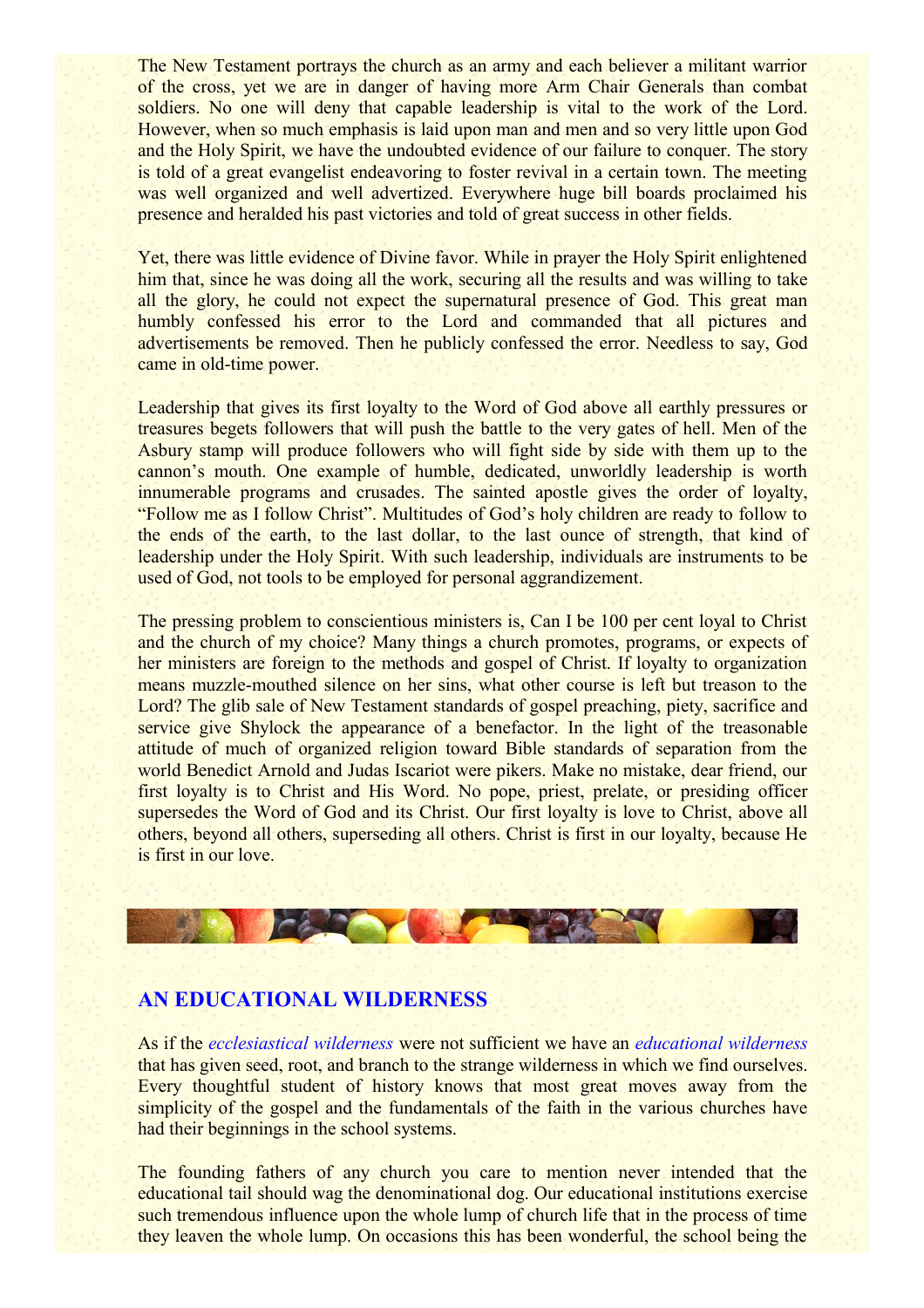fountain head for revival and missionary vision. But all too often and in the majority of cases we have the strange spectacle of the school men dominating the life of the church, altering its doctrine, diluting its standards, and crippling its effectiveness. Though the process is long and slow the results are almost inevitable. The spiritual vision, vigor, and victory of founding fathers is altered, abridged and offered upon the altar of accreditation or scholasticism.

If my word is doubted study the history of Oberlin, Harvard, Yale, and innumerable other schools that could be mentioned. However, if we went too far in our catalogue we would invariably move much nearer to our own doorsteps. To refresh your memory, Oberlin College started by the greatest evangelist of his day or perhaps any day since the Apostle Paul, started as a focal point where pentecostal fire fell, started as an incubator for revival and revivalists, started as a training school for soldiers of the cross, now it's a hot bed of atheism, modernism and godlessness. The same campus that saw President Finney sacrifice and pray for its founding and for the glory of Christ, saw the Christ of God crucified a short time ago in the effigy of a pig. Blasphemous indeed, but there are countless others who have started on the same path of apostacy. The steps are smaller, the print is different but it's the same path and it leads to the same place. Compromise is the first step to modernism.

We have but to judge our work by our product. Each June young men and women are run out of our school assembly lines twisted doctrinally, starved spiritually, stunted emotionally and married to a liability. All individuality has been erased, differences in standards, convictions and personal principles have been pretty well eradicated. They are now acclimated, adjusted, and adjudged to be safe, sane, and scriptural. No revolutions of revival will follow their footsteps. Rather they will go out as super-salesmen to peddle their peculiar brand of anemic denominationalism, playing the part of a wise promoter, politician or social climber. They will soon be members of the Lions Club, speaking at Rotary gatherings and asking Jehovah's blessing on the Home Coming Fair and Circus.

To find the *purpose of a school* go back to the neglected pages of its history as recorded in the book of information. Devout men and women purposed to give their children the opportunity of the Spirit's revelation first hand from the hearts and minds of men who had dedicated themselves to God for the express purpose of transmitting to another generation the knowledge of the divine will and way. Such teachers and parents sought to safeguard the spiritual heritage of their children by teaching the standards of true piety under conditions that were conducive to their spiritual, emotional and mental well being.

Such schools were to teach, preach, defend and protect the doctrines of the church; never was it to be the task of the school to alter, formulate, or change them. Students in such training were not preparing for success. The true standard of success was a dedication to death; if need be, to preach and propagate the great message of Redemption..Those students studying to be doctors or teachers were as dedicated to the task of saving the lost as those preparing for the ministry.

Success was not their goal, but service to those who needed them. Medicine was not a short cut to fame and fortune but a near route to the heart of lost souls. The class room was more than a ladder for social climbers, it was an incubator for high moral principles on impressionable lives. Success was measured in conversions to Christ, not cash in the bank. God forbid that any parent would send his boy or girl to college to prepare for success as the world knows it. The cross, once regarded as the epitome of failure, is now the loftiest symbol of success. The test of an education is not how long one lives but how well, not how much did one make, but how much did he give.

Preserving the purpose of the school is one of the most grave problems facing the church world. The shifting pattern of a godless society and secular education dazzles the eyes of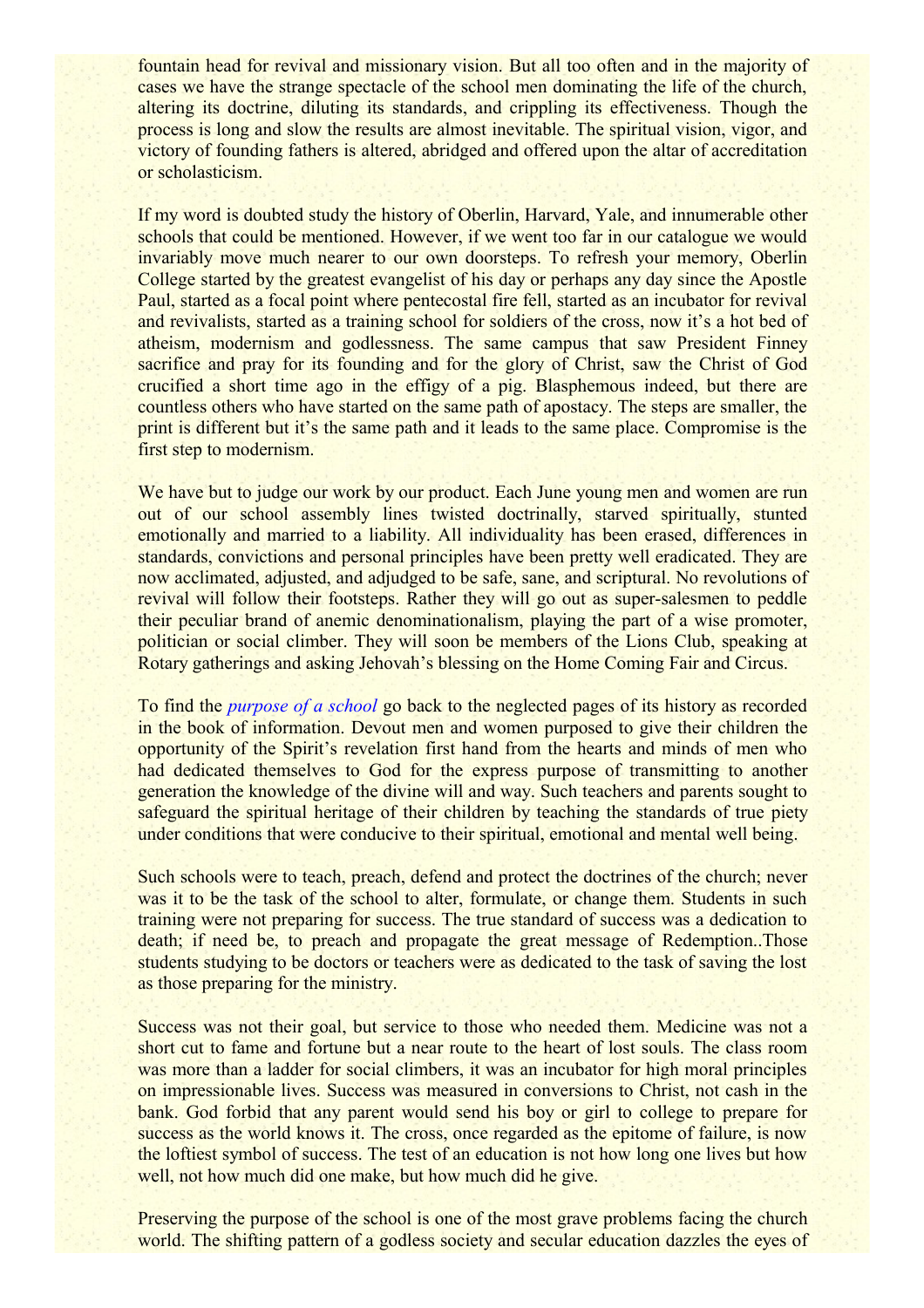unspiritual educators in church school systems. The world system having established a pattern or standard for its own product, fools church educators into measuring their product by the world's standard of success. So anxious are church school educators for the world's approval on their program and product, that they invite the godless accrediting associations to criticize our standards and methods. The school that would gain or retain its approval must follow their dictates. The evolutionary process never ends until the church school is moulded to the image of the godless, modernistic, atheistic university. An educator must be dead in deed to secular pressure, popular appeal, and the promise of financial aid from corporation giants, to pursue a contrary course.

In all fairness we must say that some schools have cooperated with the various accrediting associations and maintained a measure of loyalty to their original purpose. But evolution is very much in evidence, it is but a matter of time before the inevitable happens. One time they were devoted one hundred per cent to the training of young people for the ministry or mission field, now but twenty or twenty-five per cent of their effort is to prepare young lives for work in the Master's vineyard. Denominational leaders decry the fact that an insufficient number of ministers come from the schools to pastor the churches. The men who permitted the original school charters to be changed from Bible School to Liberal Arts, can blame this tragedy on their own short sightedness. There never has been and never will be an acceptable substitute for Bible Schools. The best atmosphere to prepare young men and women for the work of God is a red hot, spirit filled school with a Bible centered, Christ centered, Holy Ghost honoring curriculum and faculty.

The faculty is the heart of the school. They hold the key to the success or failure of the product turned out of the institution. Students will never rise higher than the spiritual average of the faculty. Dr. C. J. Pike writing in the Herald of Holiness said, "In the first place the whole tone of the school will rise or fall with the faculty. There is no place for an unsanctified member in that body, no not one. Such an one becomes a focal point around which carnal students can find a place to congregate. At that focal point the festering begins. Next the administration must see to it that an atmosphere is created which makes it uncomfortable, very uncomfortable for the indifferent student to remain in that group. This is best accomplished not by nagging but by such possession of profession by all that the spiritual laggard either gets in the clear or gets out. Finally then with the strongest possible emphasis may we state that there is nothing more contemptible than a so-called holiness school which has departed from its calling". The good Doctor has pin-pointed the issue with unusual clarity. Would to God more could or would see as clearly as he.

The perpetual *peril of a school* is seen in its evolution. The first generation, prays, pays, sacrifices and spares no effort to get an institution of learning started where the principles and practices of a holy life can be taught and caught. The second generation spends much time, money and effort to expand the influence, to build impressive buildings, become accredited, and increase the enrollment.

The third generation abandons the "old fogey" ideas, standards, and ideals of the first generation, gladly accepts the modern plant and program of the second generation and takes it from there on the road of modernism, liberalism and godlessness. If the institution started as a Bible School the first step is to make it a College of Liberal Arts.

When eventually the College of Liberal Arts is sufficiently recognized, and the plant and other phases of scholastic and social life will permit, they will strive for the ultimate goal that of Seminary or University. The old land marks, the old standards, the original purpose to train young men and women to live godly and useful lives for Christ and His kingdom are abandoned and forgotten. True, in the spacious, modernized office will be the pictures of one or two bewhiskered old men or long gowned ladies of pious mien.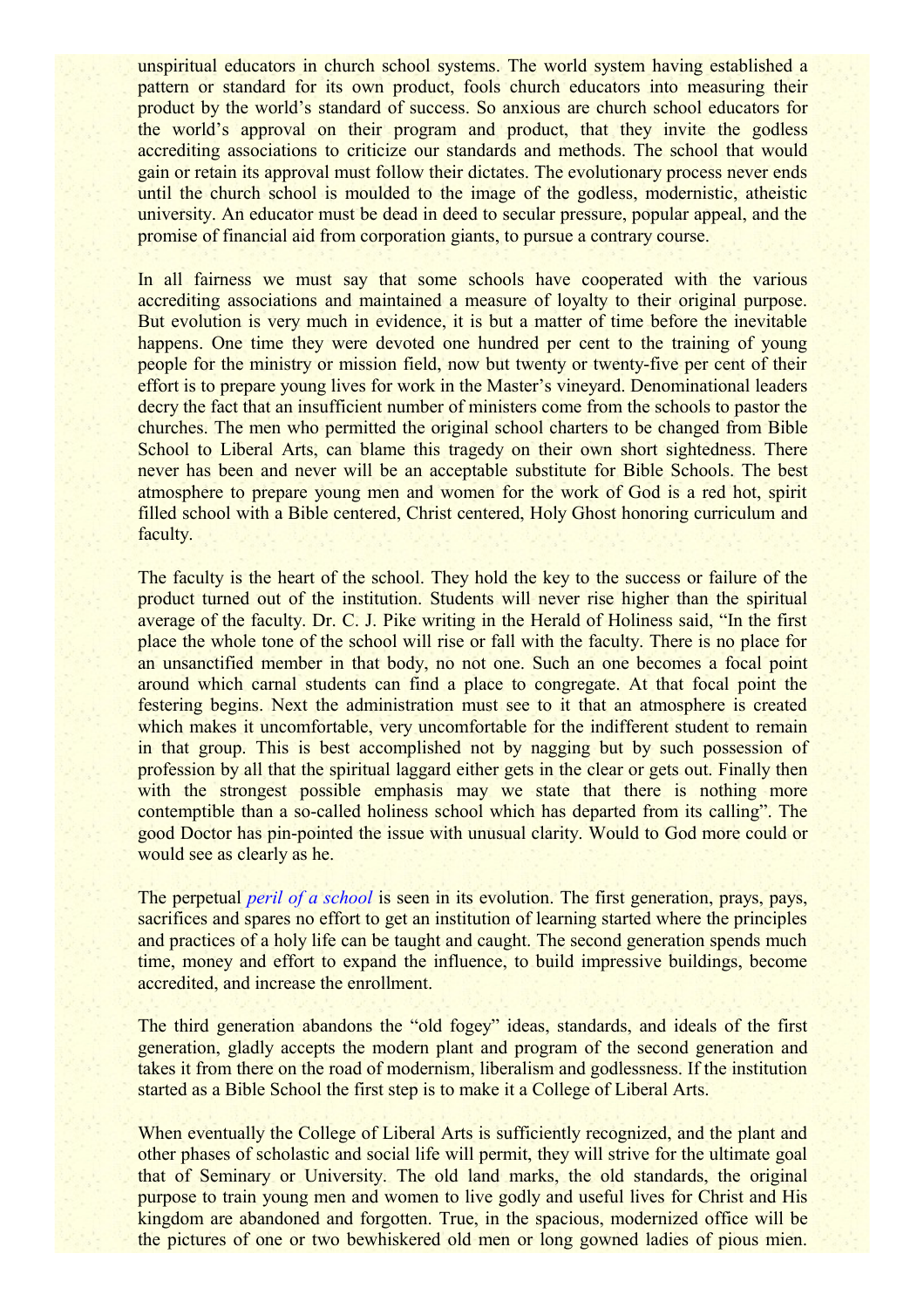Other than these tokens of yesteryear, nothing remains.

The president of one of our greatest universities said that he traced the decline of the Church to the shift of emphasis from theology to other subjects such as religious education, social studies, church management, leadership, etc. Schools that started as missionary training homes and Bible schools are now so far advanced in preparing young people for the work of the Lord that a graduation certificate for the ministry can be received with as little as four semester hours of Bible Study in four years. We need not be puzzled that these four year wonders know little about holiness doctrine, Bible theology and the Word of God. Too many times they have been brainwashed of all old time standards and convictions by professors who are as cunning in destroying old time holiness standards in young minds as Chinese or Russian Communists were in destroying loyalty to God and country. From the schools they invade the pulpits and official life of the church with weapons forged in the mind of a liberal faculty with no love to God, no regard for the church, and no affectionate concern for the students. They work slowly but surely, for they are molding the most important resource of the church, her youth.

Prayer, much prayer, is needed for the present school program.

Thank God for every school that has a dedicated, godly, unworldly faculty. They merit the financial and moral support of God's people. Insist that the fundamentals of the doctrine of holiness are caught from the faculty as well as taught by them. Any church which will not make a sincere effort to strengthen the spiritual quality of the faculty should not expect your support. A school that places the scholastic above the spiritual does not need your money and does not want your prayers. A school where the athletic, scholastic, and social are predominant is an unsafe school for your boy or girl. Parents will do well to look beyond the lovely expensive school catalog, and statement of standards found in the brochure.

No school will be ideal but there are a few who are striving to prepare men and women for the work of life, for the glory of God. No school, regardless of its faculty and other resources, can remake an ill-tempered, unstable, undisciplined, unspanked, spoiled teenager into the image of godliness. Too many parents expect others to do in a few short weeks or months what they failed to do in eighteen or twenty years. Such parents will stand without excuse in the judgment.



## AN EVANGELISTIC EVANGELISM

An *Evangelistic Wilderness* is the natural consequence of the *Educational Wilderness.* The seeds of our evangelistic chaos are sown in our educational institutions. The result is a *defective evangelism.* How defective is present evangelism? Just how deep and thorough are the present city-wide meetings and highly organized, so-called revivals? Do people really get converted? Are lives really changed? Can we with our background of radical repentance be satisfied with a general prayer and the signing of a card? With emphasis on the social and human, can we be satisfied with so few apparent fruits of repentance?

Someone has said, "The real virtues of one age readily become the spurious virtues of the succeeding age." The withering blast the Saviour unleashed upon the Pharisees is classic in this respect. They garnished the tombs of those their fathers had killed and at the same time PERSECUTING those who followed in their illustrious path. Now that the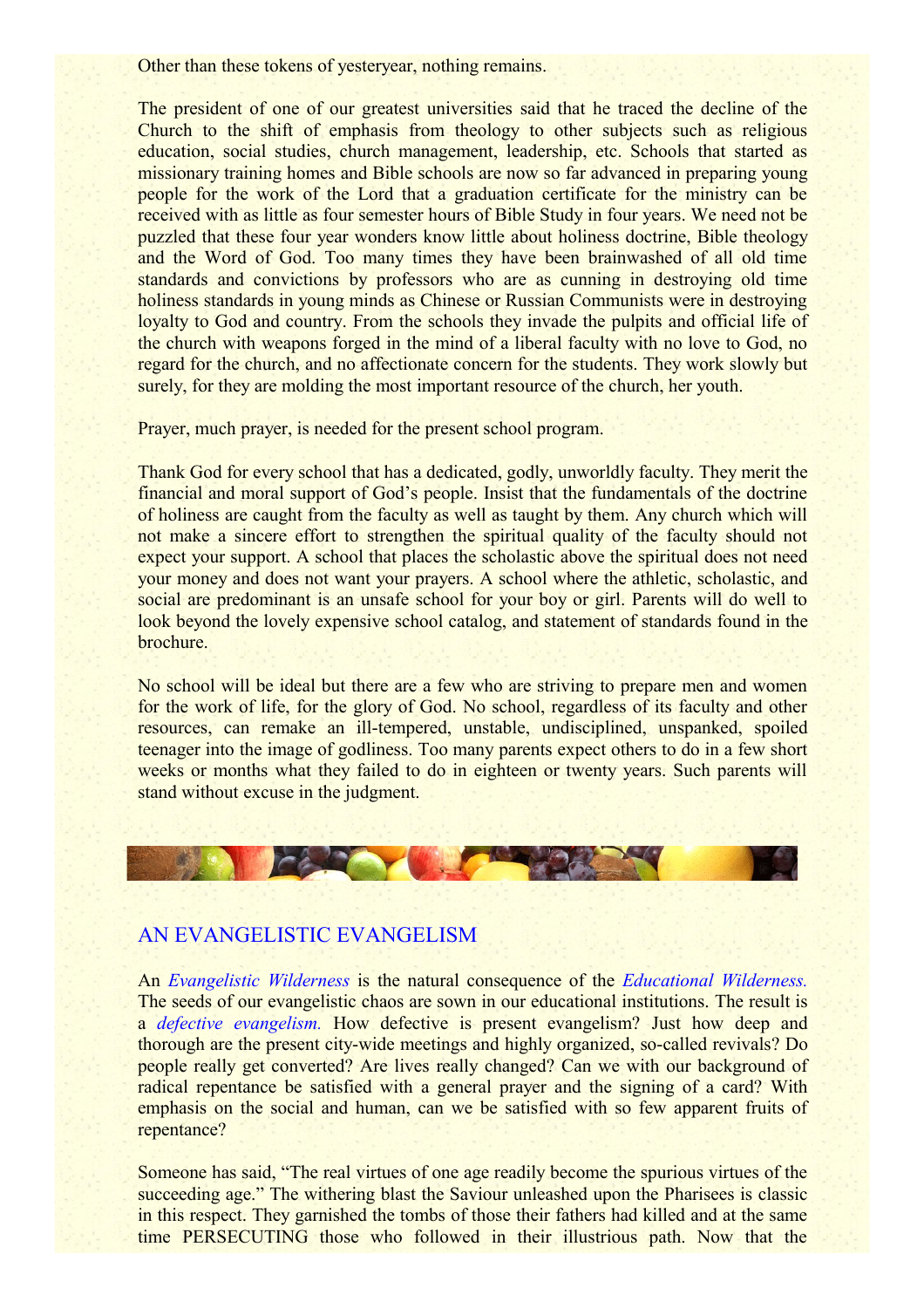pendulum has swung from a period of skepticism to that of faith in God, conflict no longer rages over "Can I believe?" but "What shall I believe?" A resurgence of religion is sweeping America and many parts of Europe. Evidence of this is discernible on every side. Consider these facts. The President of the United States opens his cabinet meetings with a silent prayer. Special rooms for prayer and meditation are set up in the Capitol in Washington and in the headquarters of the UN in New York City. Our Sunday Schools are bulging with 35,400,000 children. Americans are giving to their churches and synagogues at a rate surpassing \$3,000,000,000 a year.

Evangelistic preachers command larger audiences than those that gather for major sporting events. Drive-in theaters have been taken over in many communities for Sunday morning services. You can come with your picnic baskets, golf clubs, and swimming suits, thus avoiding losing time for an afternoon of fun. Religious books of various flavors and overtones appear on best-seller lists week after *week. Such as, I Believe, The Man Up-Stairs, Count Your Blessings* and *Open Up Your Heart* have been Juke box song hits. You can hear the Chuck Wagon Gang or the Ink Spots jazzing up an old hymn or grinding out a new monstrosity nearly any hour of the day. Sixty per cent of our people are church members compared with but nineteen per cent in 1870. The Words, Under God, have been added to our Pledge of Allegiance. The Post Office has issued a new red, white and blue stamp bearing the motto "IN GOD WE TRUST." Bible schools, colleges and seminaries are crowded with young men and women studying for the ministry or the mission field. Missionary boards are raising more money than ever before. Some churches are giving as much as 25 per cent of their net income to missions. Surveys reveal that Radio stations are broadcasting the gospel 9,000 hours a week over 2,800 stations "I'VE GOT RELIGION" is the latest American slogan. It would appear from the above revelation that as a nation "righteousness should cover the land as the waters cover the sea."

*But it is not so.* The resurgence of religion is but a veneer of a self righteous generation whose god is their belly and whose glory is their shame. Dr. A. W. Tozer tells of a night club comedian testifying that he became a \$1,000 a week success after praying to a statue and promising to give generously of his income to humanitarian purposes.

Consider the fact that while we have 105,000,000 church members only 21,000,000 are regular church attenders. That means that 135,000,000 do not attend regular services. Someone has said concerning the church members:

> 5 per cent do not exist 10 per cent cannot be found 50 per cent never attend S.S. 75 per cent never hold office 20 per cent never pray 25 per cent never read the Bible 60 per cent never go Sunday night 80 per cent never go to prayer meetings 30 per cent never attend church 40 per cent never give to any cause 70 per cent never give to missions 90 per cent never have family worship AND . . . 95 per cent NEVER WIN A SOUL TO CHRIST.

It is difficult to comprehend a more tragic picture than this. The Laodicean Church was a blaze of fire compared to this. WHO IS TO BLAME? The responsibility for this spurious resurgence of religion may be attributed to many factors. It may be the result of fear in the age of atomic fission, *a parallel to fox hole religion.*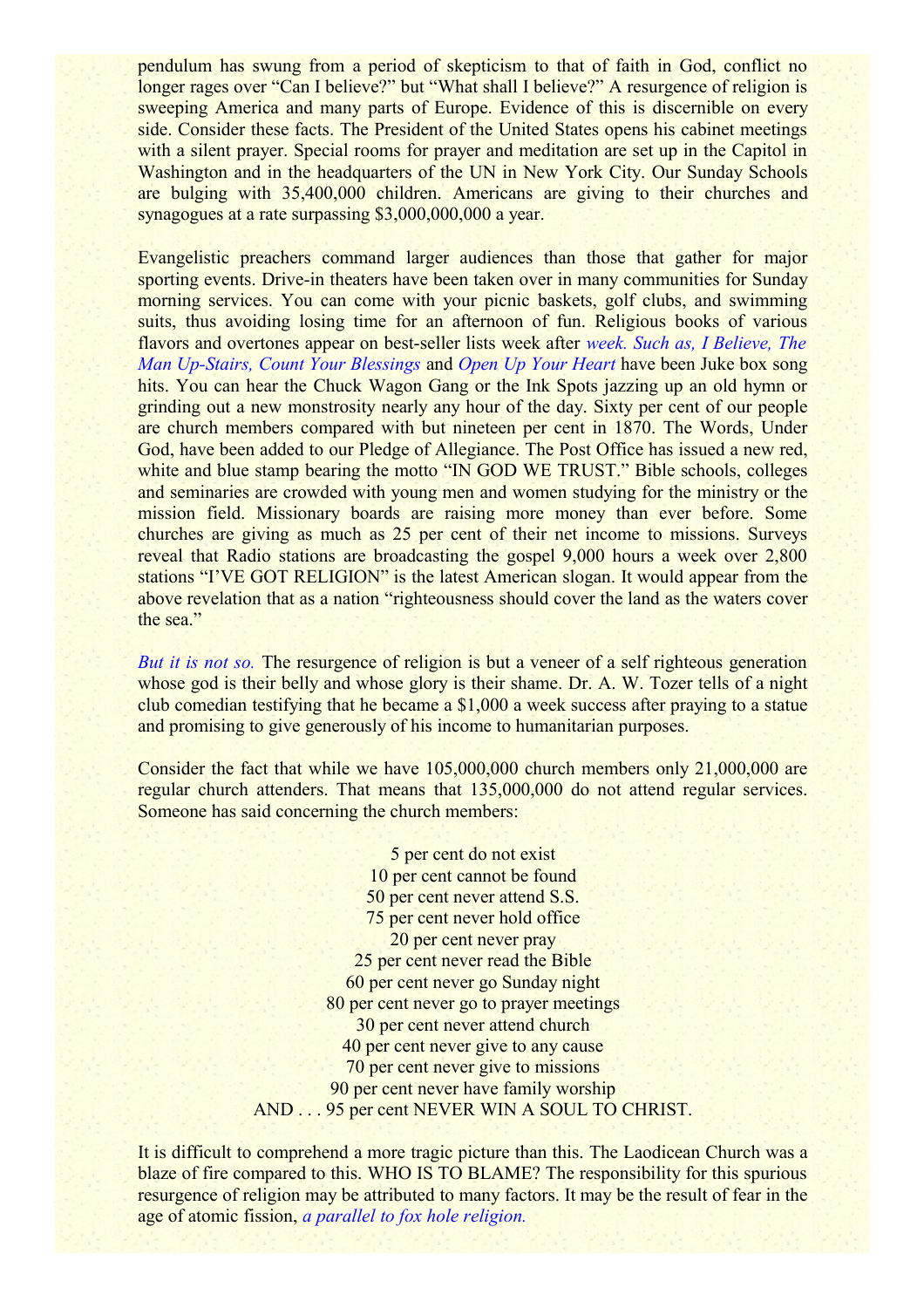Thus the popularity of such "humanistic hodge-podge" as Norman Vincent Peal's or Fulton J. Sheen's. Or it may have resulted from selfishness and a desire for security. As James Pike Dean of the Cathedral of St. John the Divine has said: "In the realm of personal religion there is a tendency to seek to use God as one of a number of resources to enable us to get what we want and enjoy life as we would. True religion puts God first and us second; its true prayer is, "Thy will be done with our help; let my will be done with thy help."

Another has said, "Much of this apparent revival of religious interest seems to place the emphasis on using God for our own purpose of success, of health, of freedom from burdens and strain. The heart of true religion has to do with offering ourselves to God."

But back of these possibilities lies a more significant factor. The failure of the church to utilize the God given, Spirit inspired, heaven ordained ministry of intercessory prayer. *We live in the book of Numbers rather than the Acts of the Holy Ghost.* New Methods and programs for reaching the unchurched have increased our church rolls at a fabulous rate. Such gains are superficial unless each addition was characterized by the supernatural. Our understanding of the plan of God, our own experience of Grace is such, the measure of our light and the depth of our convictions are such, that we cannot be content with superficiality. Our members must be active in the cause of Christ, each one a soldier, fully armed and at the battle's front. Such recruits in this battle can only be had by the use of THE NEW TESTAMENT METHODS. As the late L. W. Sturk, General Supt. of the Pilgrim Holiness Church said in his address to the General Board, "We cannot hope to win this battle by worldly compromise. There are areas in which there can be no compromise. We have too much light to fall in with certain popular methods. God has given us a way that is fully supported by the Scripture and from which we cannot with a good conscience deviate."

Can any doubt that intercession is that method? The annals of revival are replete with documented evidence that God grants true revival in response to true intercession. Our danger is to become as superficial and shallow as our Calvinistic friends who have degenerated sonship with God to a mere believism or friendly nod to the Almighty. Sunday services that cater to mere Sunday School religion giving the rest of the day for selfish and worldly pursuits is now a part of much of our church world. Unconsciously we follow the well-trodden paths of Catholicism, *get your religion out of the way, early in the day.* A sort of "enjoy yourself" attitude.

The truth is that the unchurched in our Sunday services are aware of little or no constraining influence. With the end of the Superintendent's benediction they flow out of our doors in an endless stream, feeling they have served God, pleased the preacher, and now have the rest of the day to themselves to do as they please. Rarely do we see them again on Sunday night. A prayer influence alone will do the job of convicting them of sin, righteousness and judgment.

The product of evangelism is defective only because EVANGELISM IS SICK. A sick, anemic Evangelism is the patient of denominational leaders, preachers, and Doctors of Divinity.

Likewise she is the parent of a weak spineless believism. The bobbed haired, jewel bedecked, worldly minded converts belie her diseased constitution. This condition is the topic most frequently discussed in conferences and conventions. Innumerable resolutions, programs, plans, and promises are made to revive the former enthusiasm and health that evangelism once displayed.

Needless to say, no expense has been spared in the effort to save the patient. The latest methods, means, and measures known to the ecclesiastical Doctors have been employed.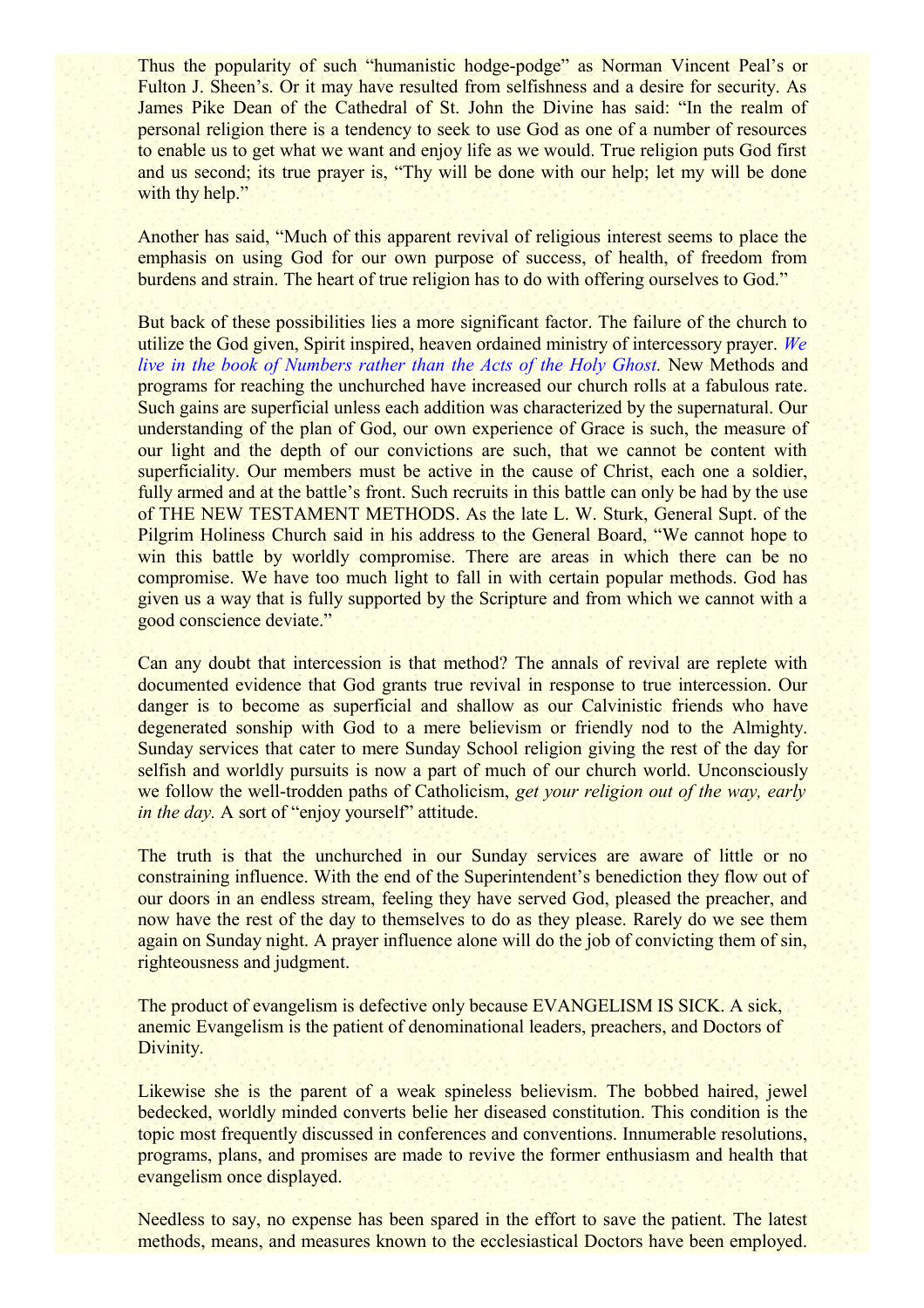Specialists from the fields of education and promotion have been called in for consultation. The Specialists have analyzed, criticized and prescribed without success. Numerous treatments, transfusions, and adjustments have been tried, but the patient fails to rally. It is apparent that something besides Vaseline or Cloverine is needed.

For instance, a steady transfusion of propaganda and publicity has been tried to bring back that certain atmosphere that she has carried, but the results are more like the carnival than Calvary. The crowd technique has been tried times without number, only for the Chief of Staff to find they have the masses without the Master. Dr. Enter Tain Em and his aide, Sister Dish Rattler, have tried repeated shots of religious movies, refreshments, and recreation, but no improvement has been noticed. It appears that it will take more than food, fun, and fellowship to restore her former vigor.

Dr. I Am Neutral, specialist in nauseating neutrality, has placed the patient on a steady diet of positive preaching with disappointing results. Dr. Crack Em has suggested a series of adjustments in doctrine, standards, and attitudes, in addition to a special course in psychology. But these have all been devoid of satisfactory results. They have given no life. These quack doctors and their remedies have been a waste of time and money. The question naturally comes, "If these eminent ones, with their know-how, their machinery, and their resources, have failed to restore the patient, evangelism, to health, and vigor, what will she respond to?"

A minority have called for a menu of fasting, prayer, obedience, and old-fashioned Gospel preaching. Dr. A. W. Tozer seems to understand her need when he says, "Too many religious leaders are overlooking the fact that the faith of Christ makes no concessions, accepts no compromise, allows no terms, and makes no deals. Christ offers Himself to men as Lord and Saviour and receives returning sinners only when they turn against themselves and come fully to God's side. Fallen man escapes the judgment of the world as Lot escaped the destruction of Sodom—by forsaking it altogether, not by adjusting to it. The current vogue in religion never says, 'Thou shalt not;' that would be negative thinking and contrary to best psychology. It does not command men; it smiles, cajoles, and suggests, and ends by letting man have his own way."

To better understand this, let us review evangelism's early beginnings. Evangelism is the child of revival. It is a misconception of the highest magnitude to believe that evangelism is to get the church to be a little busier. Evangelism is more than action—it is unction; it is more than activity—it is the Holy Ghost anointing. As L. W. Northrup, Free Methodist Chairman of the Committee of Evangelism, observed, "We must be revived. A forward movement without a revival at the center is a backward movement. It is a delusion—it contradicts divine revelation. We will have clamor without conviction, feasting without fasting, planning without prayer. . . .

Trying to put a church together without a revival is working with a rope of sand. Without a revival a church will be dead, carnal, stubborn. This latent incapacity for spiritual things persists in a church which has been formed by the art of men, rather than born of the Spirit in revival fires. Only the revival church bears the stamp of God. Only the revival church loves revival—but on it she thrives, she thrills, she lives."

Revival alone will give evangelism that dynamic strength to fulfill her mission. "Evangelism, the activity of making Christ known and loved," is the primary occupation of the church; in fact, it is the only justification for her existence. "Winning men to Christ is not a part of the program of the church; it is the only activity of the church. To accomplish this mission in the world, the fires of revival must be kindled here. Individual and congregational revival must precede world evangelism.

The fire of evangelism does not start at the top, planned and programmed; it begins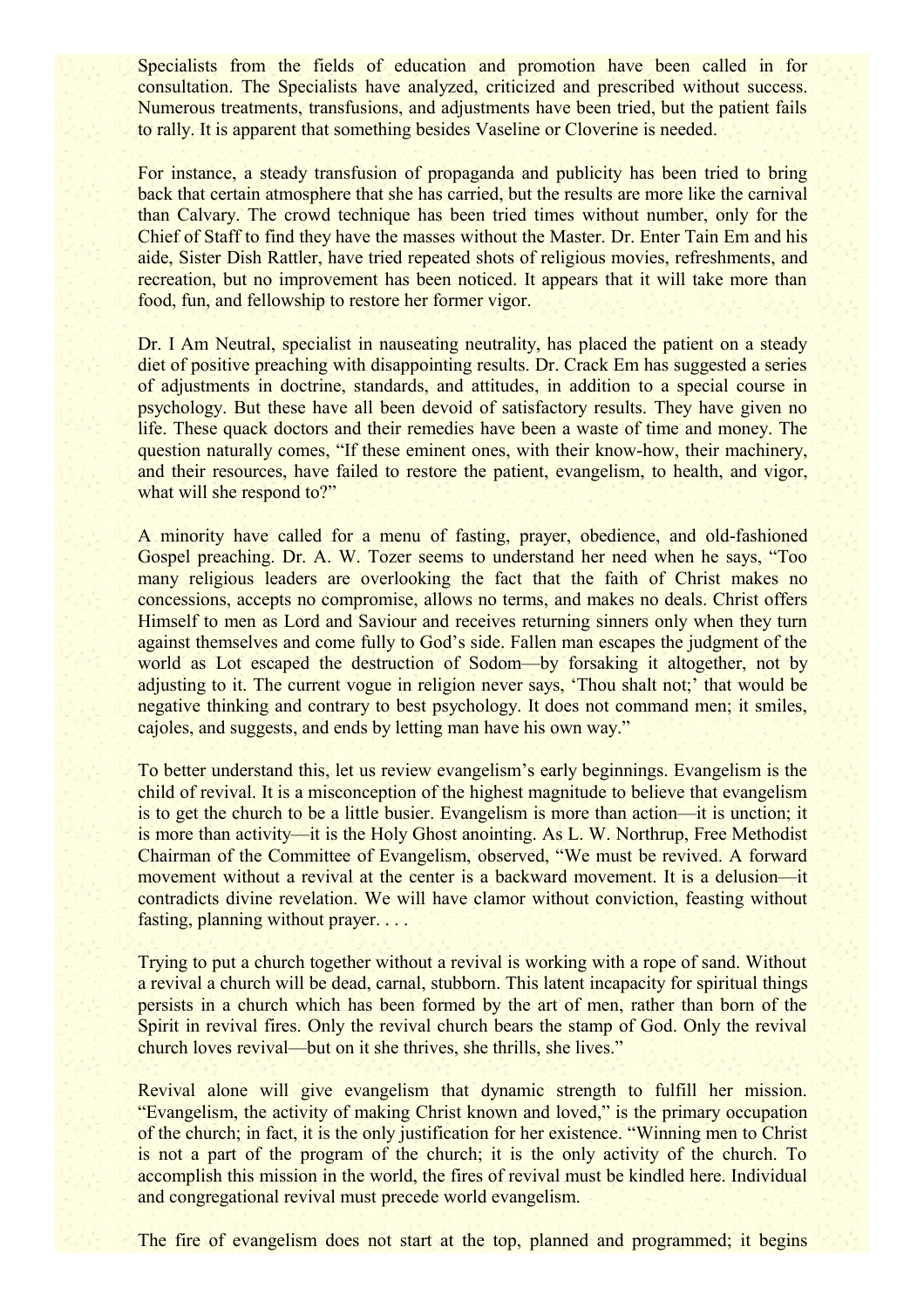spontaneously in the grass roots and goes up. It is useless to criticize the head, arms, and legs for immobility, when the heart is nigh dead. Orders issued and resolutions on church extension will be feebly carried out by the various arms of the church until the heart beats strong and true. The size of the brain and the brawn of the arms are of no use when the heart is weak or dead. The heart is everything. Intercessory prayer and unquestioned obedience is the heart of revival evangelism. This sickness is unto death unless we find a remedy. The remedy will not come out of denominational apothecaries, or from the bulging brief cases of professional pill-pushers. The formula will never be compounded in educational dispensaries, or conference or convention x-ray rooms. It will take more than a little soothing syrup, Hadacol, or One-a-Day Brand Vitamins. There is no patent medicine, handy tablets, or self-help exercises that will invigorate sick evangelism.

If evangelism ever recovers her health, vision, and vigor we must follow the directions of the Divine Physician carefully. The tried and true prescription is hundreds of years old, but careful application of the patient to the directions is guaranteed to restore youthfulness and health. It is not difficult to find. The pages of Holy Writ give the same prescription over and over again. Take 2 Chron. 7:14. for instance—"If my people, which are called by my name, shall humble themselves, and pray, and seek my face, and turn from their wicked ways; then will I hear from heaven, and will forgive their sin, and heal their land." Joel gave Israel the cure in their day, "Sanctify ye a fast, call a solemn assembly, gather the elders and all the inhabitants of the land into the house of the Lord your God, and cry unto the Lord. . . . Blow ye the trumpet in Zion, and sound an alarm in my holy mountain. . . .

Turn ye even to me with all your heart, and with fasting, and with weeping, and with mourning: and rend your heart, and not your garments, and turn unto the Lord your God. . . . Gather the people, sanctify the congregation, assemble the elders, gather the children, and those that suck the breasts: let the bridegroom go forth out of his chamber, and the bride out of her closet. Let the priests, the ministers of the Lord, weep between the porch and the altar."

Here is the promised cure, "I will pour out my spirit upon all flesh, and your sons and your daughters shall prophesy, your old men shall dream dreams, your young men shall see visions." "And I will restore to you the years that the locust hath eaten, the cankerworm, and the caterpillar, and the palmer-worm. . . . And ye shall eat in plenty, and be satisfied, and praise the name of the Lord your God, that hath dealt wondrously with you."

It appears that the main ingredients in the prescription necessary to restore a healthy, vibrant evangelism are:

- 1. Humility of spirit.
- 2. Tears of contrition.
- 3. Confession of sins.
- 4. Fasting of sleep and food.
- 5. Expectancy of faith.

Brethren, we are in no place to fix responsibility for this condition. Who among us can point a finger or cast a stone? Our own fruitlessness stands as a silent witness against us. The question is not, "Who is to blame?" The question is, "Brethren, will we take our medicine?" Will we take it long enough, strong enough, and often enough to do us good? Are we going to prescribe for others what we will take ourselves? Are we going to put the medicine back in our theological medicine chests to gather dust, or are we going to practice what we preach? Brethren, will we take our medicine? If we would have the picture in sharp focus let us study the term EVANGELISM. Let us strip it of all glamorization and behold its simple beauty.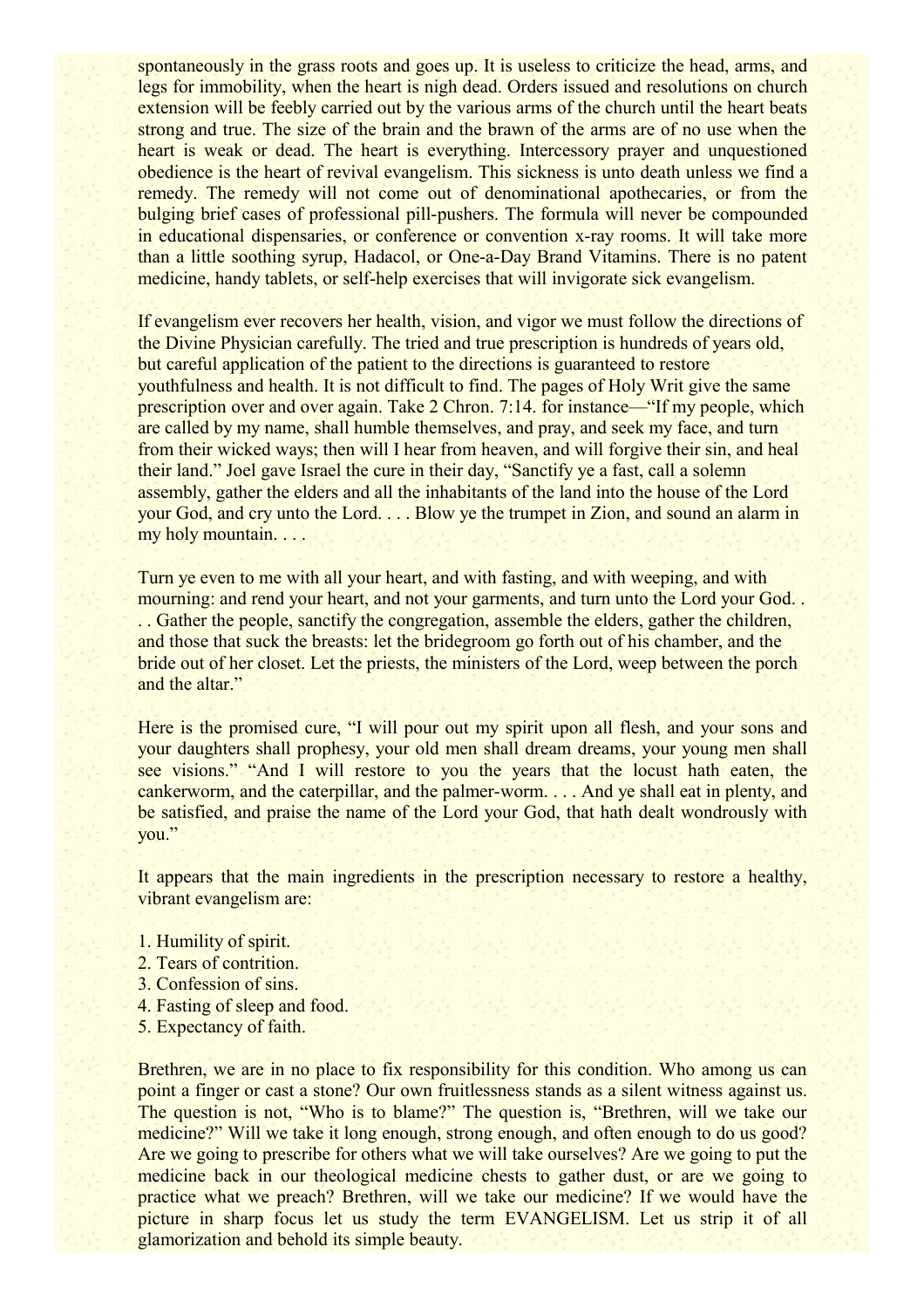Evangelism! Who can adequately define it? Definitions seem as cold as the calculating minds that produced them. Its nature is such that it defies analysis or definition. Samson must have had it when he sent the fiery foxes into the standing grain of the Philistines. He possessed the nature of it when he prayed his final prayer for strength and pulled the temple upon his head and the heads of God's enemies. Shamgar had a touch of it when the ox goad became a lethal weapon in his hand. God's Word is replete with similar instances of its mysterious moves and manifestations. Whatever may be said about it, this much we know, it is indispensable and imperative in the life of the church in every age. We have no cut and dried definition, but perhaps in a small way we can point out what it is and what it is not.

Evangelism is not organization nor machinery in high gear. It is not ecclesiasticism plus enthusiasm, neither is it education at its best, nor denominational loyalty on fire. Evangelism is more than a crusade for certain goals or gains in membership. This fiery force is more than a crusade against certain forms of vice; it is more than morality outraged. Evangelism is not dramatics, but the Divine dynamic. Religious movies cannot produce it nor can human personalities portray it, any more than can the Mississippi be dammed up with corn cobs. True evangelism transcends the mass meeting and reaches the masses. It promotes no personality but Christ, and has no support but the Holy Ghost. It needs no promotional agent to keep it going nor wonder-boy preachers to hold the converts.

Evangelism operates without special radio or T.V. hook-ups to spread the Word, traveling from heart to heart with a speed greater than light. Evangelism is primarily of the heart rather than of the head, and deals with natures rather than with notions. Evangelism is not the product of one church to the exclusion of others. Methodists, Presbyterians, Baptists, or a humble mission, may know the honor of its presence. Evangelism is the Holy Spirit in unhindered operation in human personality. Sammy Morris or John Wesley—the white or the black—can find a place in its program of passion.

The birth of evangelism takes place when Zion travails. It makes no difference if the place of its birth be as lowly as the stable of the Master. Invariably this event takes place when the pains of discontent are at their zenith. Never has it been born in arrogant, haughty cathedrals or of denominational drafting boards or convention agendas. But the humble haystack, the wayside barn, or some other secret place has witnessed the birth innumerable times. Intercession and humility are its parents. Spirit born, it needs no human hand to steady it, no trained intellect to guide it nor a press agent to promote it. Evangelism is more than emotion, although both are inseparable companions.

Evangelism's fire warms the cold, melts the frozen, rouses the indifferent, and purifies their dross. The slum-dwellers and the down-and-outers are acquainted with it, the immoral and illiterate are soon its friends, and true intellectuals rejoice at its coming. Only an educated ignoramus would think of its enthusiasm as wild fire or fanaticism. None but Ecclesiastical icicles would see it as a danger or threat to their own program. On the other hand, true preachers of the Word see it as the only answer to godless communism and modernism.

Evangelism is God the Father's answer to the groan of a distressed and dying world. It is the sacrifice of Christ the Son for its sins, and the ceaseless wooing of the Holy Spirit for its salvation. Evangelism in the highest sense of the word is the Triune God in full pursuit of lost man. In still another sense it is the pounding of a preacher's heart, in the deep hours of the night, on behalf of a luke-warm and careless church. It is the unceasing hunger of his soul for an outpouring of the Holy Spirit upon a valley full of bones. Evangelism is the minister employing the language of sighs, sobs, and tears—a vocabulary Webster never heard, nor could define. Have you ever seen the Shepherd combing the highways and hedges in breathless pursuit of the lost and straying? That is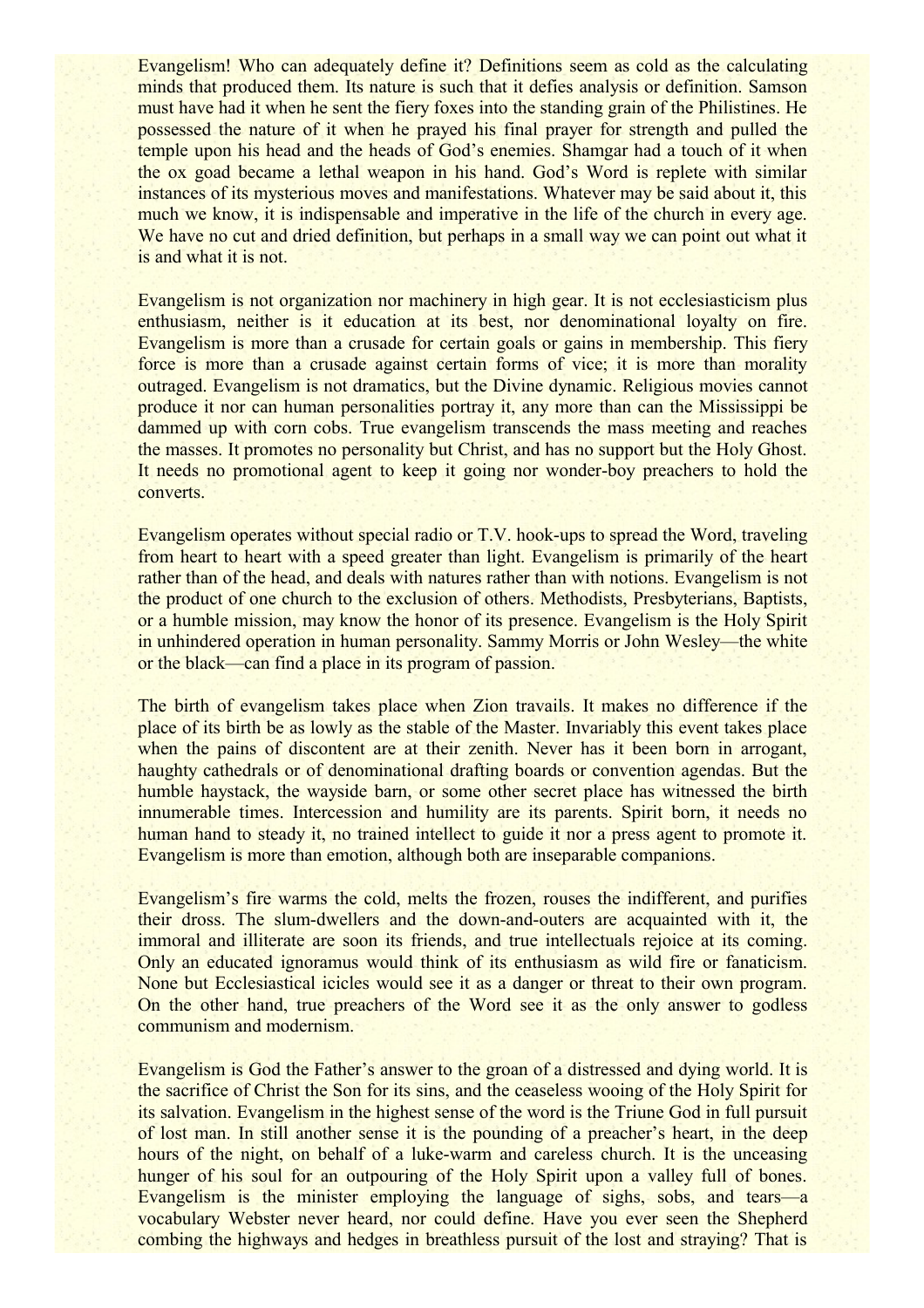evangelism. Did you ever see the keeper of the vineyard on guard against the little foxes that would spoil the vine? That is evangelism. Perhaps you saw the good soldier, alone at his post, doing battle with the powers of hell and darkness on the battle field of Man-Soul? That is evangelism.

Evangelism is the family altar on fire, the lonely parent on his knees in the bleak hours of the morning, wrestling for the safety and salvation of a wayward child. It may be the concern of a class leader over his careless ones, or the persistency of a Sunday School teacher tracking down an absentee. Again it may be the missionary president visiting the sick and sorrowing, or the Young People's Society calling at the County Home, putting the emphasis on the spiritual rather than the social. Youth with its militant tread, and high and holy purpose to make known the high standards and ideals of God's Word, have always proved that Bible evangelism is not provincial but Pentecostal. Evangelism is love focused on others. Self-love is destructive, but evangelism is love geared to the great sacrificial heart of God doing and dying for others. A faith that worketh by love is evangelism at white heat. The hours are not too long, wages are not too small, and the Master is not too hard. This passion to see the lost won to Christ becomes the overmattering motive, and very purpose for one's life and ministry. It is the master passion of the heart, and all else is made to bend or conform to its demands. It is this, and this alone, that will save ourselves and those that hear us. Do we have it?

**CAR OF WILL** 

## How It Got There

1. *A Misconception of Her Mission.* The road leading to wilderness wandering appears to be anything but a cow path or gypsy trail. It is an eight lane super highway with a deceptive downgrade and heavy traffic all moving in the same direction. A few caution lights or highway patrolmen are sighted, but these are completely ignored. It is the route of judicious compromise. Apparent success beckons on every side, and sign posts point toward cherished goals on the denominational road. Influence, power and money are promised at the end of the road. Numerical strength, denominational prestige and statistical increases to please the promoters seem to be only a few compromise miles away. From a satanic force, a dull mind, or a clouded vision the church is led to believe, this is "the road to success." Make bread of your gospel stones, transform the hard qualities of the gospel into something more palatable for the masses.

Encourage the social and the recreational in your program and soon the route of least resistance will be clogged with the rich, cultured and influential coming to your side. Soon senators, governors, Hollywood divorcees, crooks and criminals in various stages of remorse or reform will lend "dash" and "color" to your efforts. With the influence of such lush personalities, the Hollywood or Yankee Stadium technique will fill the pews, congest the coffers, and convert the community.

Will such a compromise succeed? Of course it will. It is exactly what a carnal worldling desires: a Hollywood atmosphere in the family pew, religious entertainment without the box office price, T.V. entertainment personalities with ecclesiastical promotion, religion without revival, Christ without the cross and Pentecost without the noise and persecution.

Such methods are being used in certain sections of the fundamental camp. We can guarantee success on this line. They are sure to get larger and more influential. They are sure to confuse millions, convert but few, and damn the rest. Such methods will not only fill the church but hell as well. We guarantee they will stand before God with the blood of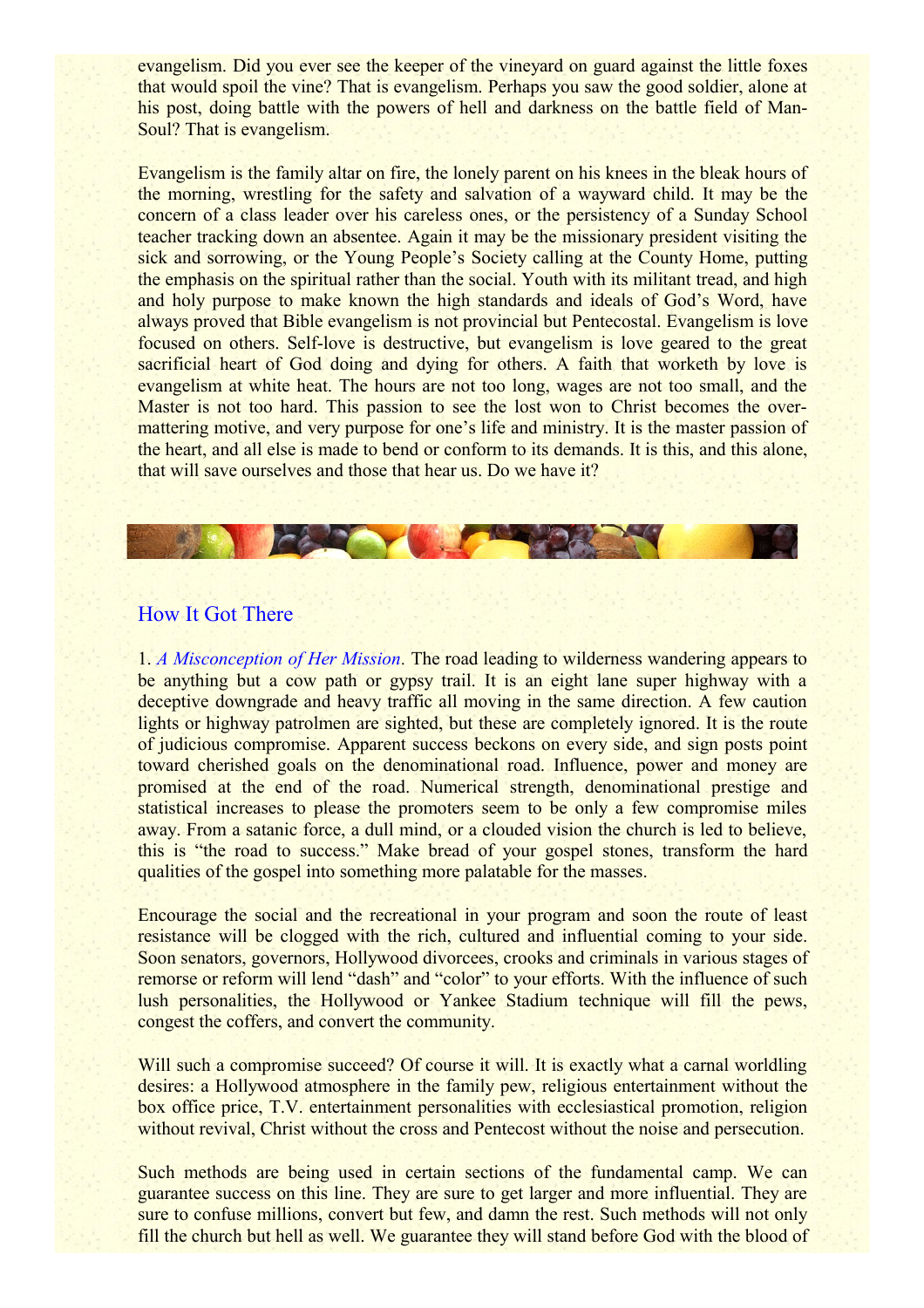an innumerable host upon their garb and the cries of the lost in their ears. The church is never a greater foe to the unevangelized than when she has *misconceived her mission.*

The mission of the church is pure and simple. It is not to grow big, rich, or influential, but to serve the spiritual needs of the community. If those of wealth and influence are likewise spiritual so much the better to serve the purpose of Christ for the evangelization of the world. This mission could be stated in the following manner:

(a.) the reclamation of human derelicts,

- (b.) the sanctification of believers,
- (c.) the perpetuation of revival.

This is the true mission and purpose of the church. She may engage in many other enterprises more showy and profitable but whatever diverts her from this task will stand to condemn her at last. She is not to save her soul and something else, she is to save her soul and nothing else.

The human flotsam and jetsam cast out upon the sea of life must be the immediate object of the churches' redeeming power. No man is too lost to be found, no man is too far down to be reached, none is so filthy but he can be cleansed. When the church loses confidence in that message and mission invariably other methods are used and the socalled "better class" of people becomes the object of her program. The church that becomes "too nice" for the hard and sometimes dirty work of salvaging the devil's derelicts is too foul with her own self righteousness to get to heaven. The church which is preoccupied with T.V. programs, social enterprises and recreational duties is too dead to hear the trumpet blast.

2. *A Misdirection of Her Energies.* A comparison of the First Century Church and the Twentieth Century Church leaves no doubt as to the limited assets of the first and the limitless assets of the other. Yet despite our tremendous resources we are doing little or nothing by comparison. That band of 120 unlettered, unhonored, unsung, unsponsored, unwanted soldiers of Jesus Christ set the then known world on fire. No weapon could stop them, no purge could silence them, no prison could hold them for long. They turned the world right side up and had riots or revivals and sometimes both. Caesar's household was invaded and captives taken even there for the Lord Jesus Christ. No town too distant, no people too hostile, the high and the low, the rich and poor, intellectuals and illiterates, all felt the impact of their lives and knew the heat of their fire. A Ph.D. is not necessary to know that somewhere there has been a misdirection of energies, a mis-appropriation of economic, intellectual, and youthful resources.

This misdirection of energies by the church is most quickly seen by the use and abuse of the resources of her youth. Learn what a church is doing with and to its youth, the candidates for the ministry and mission fields, and you will soon know the road as well as the destination of that church. We seem to be wise above what is written. The first century church tarried in the upper room until baptized with the Holy Ghost and fire. This was their single qualification. The other assets are good but without this one they are but dead sticks, they give no life. Now, twenty centuries later, we have superceded first century fire with jet age methods. Instead of insisting that candidates for the ministry or mission field be fire filled, we demand that they attend schools that specialize in church management, religious education, psychology and positive thinking. They are taught the latest in visual education, how to run an athletic program and to preach without offense. Many are trained for promoters, publicity agents, and financiers. When the church loses the glory, she makes flunkies of her pastors and promoters of her prophets.

For years the holiness churches have taken a definite stand against the shallow social and recreational religion as practiced by much of the nominal church world. Yet in the last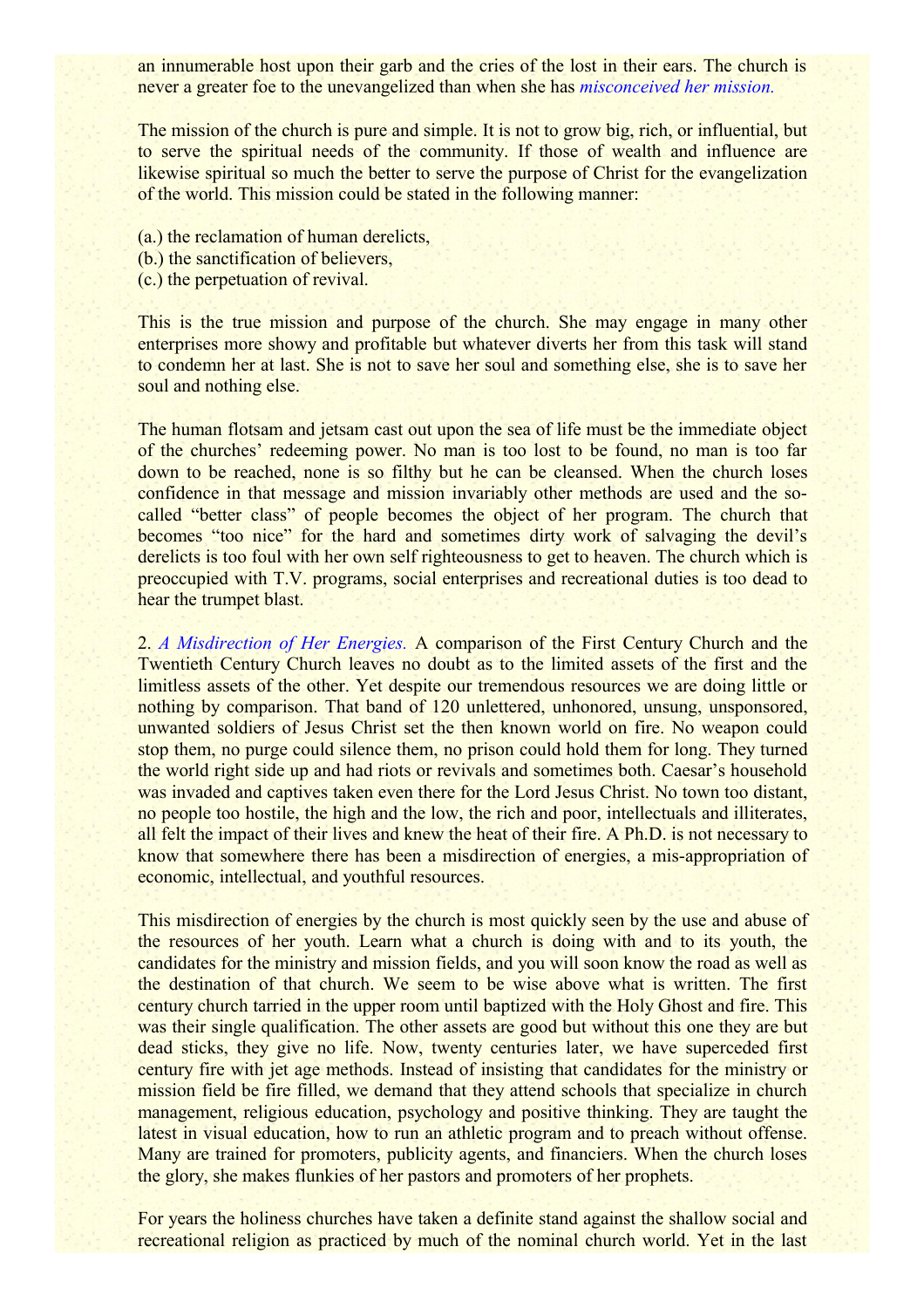few years we have seen a decisive swing in that direction. What was once darkness and error is now light and truth. Twenty years ago it was testimonial to a back-slidden church, now it is evidence of progress and positive thinking, twenty years ago it was evidence of spiritual harlotry, today it is holiness promotion, twenty years ago such a social minister would have been relieved of his pulpit, today he is applauded and elevated. The following is an abbreviated description of the activities of a so-called holiness gathering as one promotional paper reports: The hall was brightly decorated with gaily colored ribbon streamers and arranged with booths like a County Fair. The booth with the most attractive decoration received a prize. After a lovely dinner, time was spent in game and recreation.

Sister Blank won the bean guessing contest. The report continues telling of the contests won by the preachers and their members. The burning issue among this group is "can they beat another group of so-called holiness people in a game of soft ball?" The burning question was not how could they more effectively pray, or more effectively win the lost, or how could they more effectively serve God, but the burning question was could they beat their opposition in soft ball.

With the rise of social parties, social gatherings, eating, drinking, fooling, and playing has come a sudden drop in the depth, breadth and effectiveness of revival. The Social Sallies are driving the Praying Marys out of our midst with their weiner sticks. The crowd that can clown and carry on at a "gathering" or party is the same element that is opposed to a little noise or shouting in the camp meeting or church. They defend themselves by saying it isn't their nature. The divine nature imparted would make them alive to God when He comes. Their defiance too often is a confession of a need.

Beverly Carradine battled this same thing in the Methodist Church sixty years ago yet his message is as new as cellophane. "This whole idea of entertaining the people at God's House comes from Satan, and is one of the most subtle and dangerous of all his movements upon and against Christianity. He knows that if Christ is held up before the people and men look steadily at him they will be saved. Hence his idea is to divert their church from doing this wise and heavenly and powerful thing. He whispers that Christ alone is not enough to draw souls; that it takes Christ and jokes, Christ and lecture, Christ and entertainments, (Christ and religious movies). As he discovers his success in blinding the church he becomes more aggressive, and whispers again that if the naked cross is held up, the simple strict holy life of Jesus be insisted on then all young people will be driven away.

That young people have to be amused and old people entertained. So he tempts, and so he succeeds in side tracking the church. He has switched her off from the blessed heavenly employment of crying 'Behold the Lamb of God' and she is now part lyceum, part theater, and part kitchen. I look in vain all through the scriptures, for the slightest authority or command in any direction. It is not there. Read Paul's direction to Timothy is the entertainment idea in those solemn, tearful injunctions? Read Christ's last charge to Peter about his sheep and lambs. Is there anything about entertaining and amusing them? Is it 'go ye into all the world and entertain them?' Nothing of the kind."

It would seem to me that if the recreation and social life were so indispensable to the life of the church and the spreading of the gospel, there would be some specific instructions from the Lord or certainly from the Apostle Paul.

Charles G. Finney, greatest evangelist since the Apostle Paul and authority on revivals, wrote in the following manner to preachers if they wanted to convert no one. "Encourage" church sociables, and attend them yourself, because they tend so strongly to levity as to compromise Christian dignity and sobriety, thus paralyze the power of your preaching. Encourage the cultivation of the social in so many ways as to divert the attention of yourself and your church members from the infinite guilt and danger of the unconverted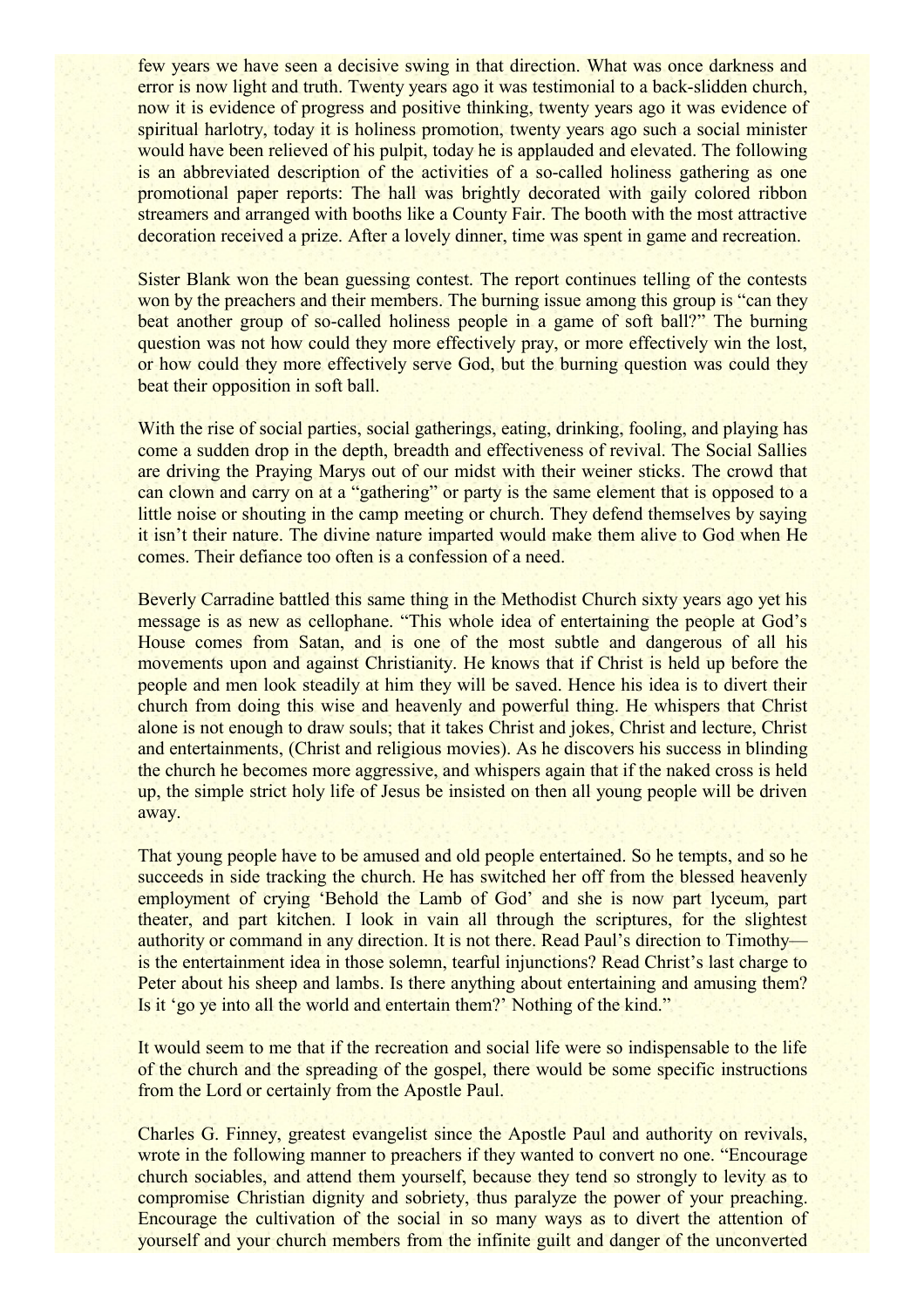among you. In those sociables talk a little about religion, but avoid any serious appeal to the heart and conscience of those who attend, lest you should discourage their attendance, always remembering that they do not go to sociables to be earnestly dealt with in regard to their relations to God. In this way you will effectually so employ yourself and your church members as that your preaching will not convert anybody."

Revival meetings are now reduced in length to ten days at the most or in a more progressive group one or two week-end revivals per year. All nights of prayer, days of fasting and praying, and weeks of prayer are memories to which an occasional lip service may be rendered. The social, recreational or supper room in holiness churches is well filled for the occasion, but the prayer room, small to begin with easily accommodates the 18 or 20 faithful few. Dismissal must be by nine o'clock sharp for preaching or prayer, but social activities last till late and no one complains. We are all out for the social and all in for the spiritual, we are up physically for entertainment and all fagged out for revival.

Boundless energy is seen every where for personal gratification and enjoyment, anemic ambition blights our efforts for others. Our energies are sadly misdirected because of the misconception of our mission.

*A Misplaced Emphasis.* The inevitable results—An institutional religion is fast becoming a reality in holiness ranks. Not by preachment or purpose, but subtly we are drifting into the age old fallacy that to be a second or third generation holiness church attender is tantamount of salvation. Heaven is a sure thing if you are a good moral fellow, a member of the church and doing a few religious chores.

Statistics likewise receive great attention when the church has misplaced her emphasis. Various schemes and methods are used to make the church "grow on paper." Innumerable modifications, alterations and adulterations to the conditions of membership take place making it easier, or more convenient to recruit to our membership those who would not pay the price before. New smokers, chewers, lodge members, jewel bedecked Jezebels are taken in on one level or another of our membership to hold them until converted. Little wonder that we are swamped with worldly Sunday School teachers, church officers and members of official boards; membership standards mean little or nothing in many places.

In recruiting additions to the church roll we have recruited those who are mutinous at heart. They are not soldiers of Jesus Christ in full harmony with the will of God as revealed in the Bible. They are Social Sallies who will eventually remodel the church emphasis and program to suit the carnality of a depraved heart. In such recruiting, without radical repentance and conversion, we recruit a mutiny.

Unless great caution is exercised here we will follow the well beaten.path of apostasy. Woe be to the pastor in some quarters who fails to bring a large increase in members and money to lay as a sacrifice to the God of statistics at the annual gathering. His future, and that of his family, all depend on the regularity and size of his statistical obligation. The temptation to the minister under such pressure is to mute his message, stifle the spirit, and compromise his convictions. A nauseating neutrality perfumes his ministry and he becomes a so called "middle of the road man."—The editor of *Christian Economics* pinpoints the problem in an editorial THE FALLACY OF THE MIDDLE WAY.

"A belief has developed that there is something sacred about keeping in the "middle-ofthe-road" as between the right and the left. Less effort is being made currently to determine what is right and what is wrong, and more emphasis is being placed on the desirability of steering a course between the two. Apparently a certain virtue attaches to being neither right nor wrong but in between. "This is a curious development. Upon close examination it will be seen to reflect an attitude of mind that is less interested in finding the truth than in compromising, apparently with the hope of keeping everybody happy.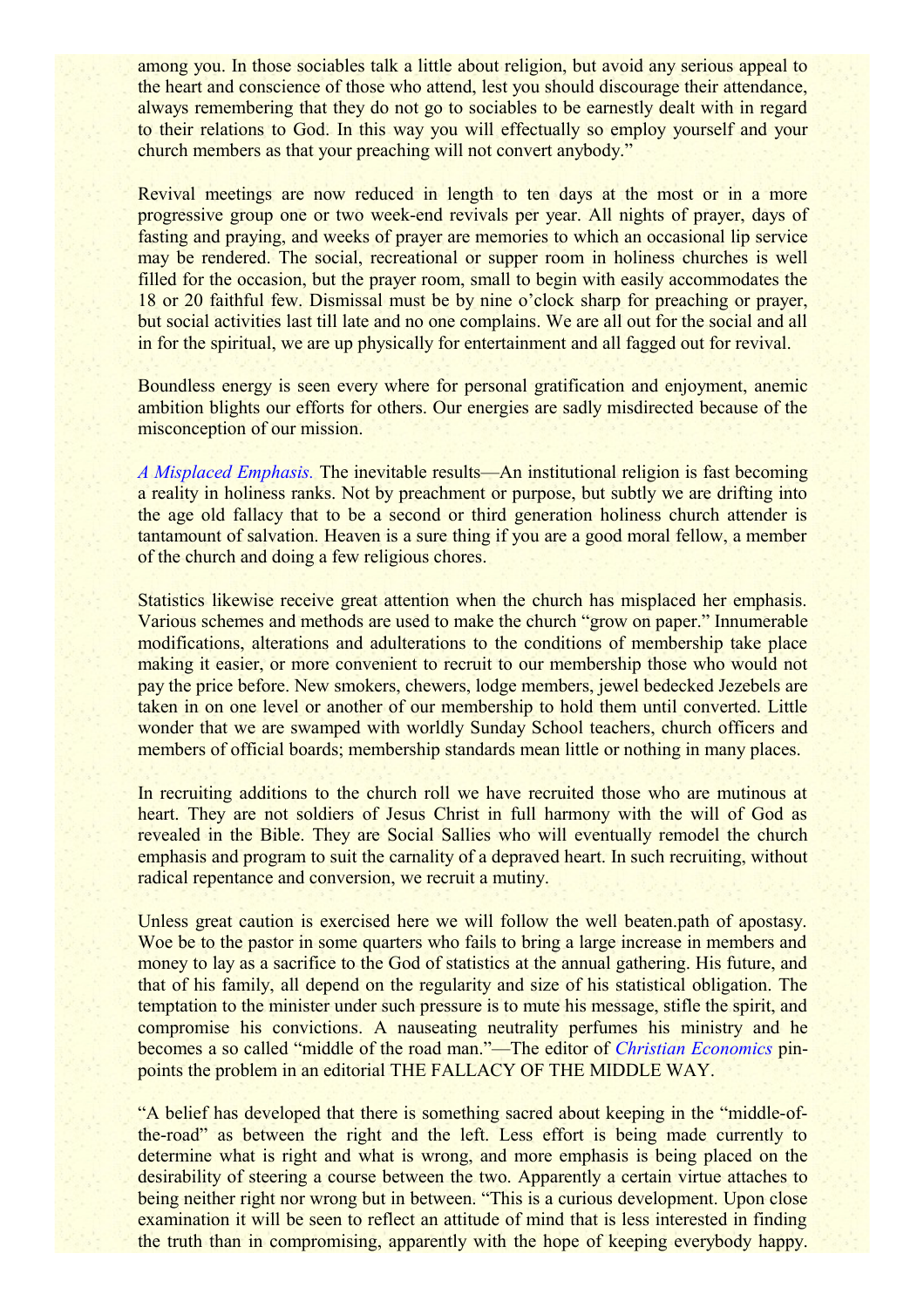Compromises are sometimes necessary but not as between right and wrong, not as between truth and error. If compromises are accepted under theses latter conditions they themselves also are errors."

If one group says twelve times twelve is 144 and another group contends that it is 160, why not try to discover the facts rather than assume the correctness of a middle course that twelve times twelve is 152. The middle ground philosophy is an absurdity—a plausible course to the unthinking who are not willing to bestir themselves in an effort to find the facts and are eager to appear tolerant and compromising in the hope of retaining popularity in all quarters. "One might believe in the law of gravity, another might deny it. It is extremely important to ascertain the facts before one adopts a so-called middle course by stepping off a cliff in the expectation that his fall will stop when he is half way to the bottom.



## Who Is Right?

"What middle course can one adopt with reference to the Ten Commandments? There are those who believe in their absolute validity—that they are the laws of God. There are others who maintain that they are a matter of custom and usage. We need to determine who is right and not to try to find a middle course as between living by these standards and disregarding them. "When administering relief work in Europe we had a British citizen, his wife and their two children in our employ in Spain. When conditions became difficult, for reasons of safety the children were taken home to England. The British Advisory Committee decided that a wife's place was with her husband. They also decided that a mother's place was with her children. They therefore adopted the middle course of assigning the wife and mother to our relief operations in France. By adopting this middle course, she could be with neither her husband in Spain nor her children in England. The "middle way" is not half right and half wrong. It is all wrong.

#### Find the Truth

"What we need is a resolute determination in all quarters to find the right course of action and then to adopt it, and not to go wobbling down the middle-of-the-road, comforting ourselves that we are at least half right. If truth lies on one side of the road or the other we are certainly wrong if we stay in the middle. Let's try very hard to find out on which side the truth lies and then take our stand with other brave men who have been equally diligent in ascertaining the facts.

"One man in Des Moines says that Minneapolis lies to the north, another says to the west. The middle-of-the-roader, therefore, sets out toward the northwest and never finds it. He should have ascertained the facts before adopting his middle-of-the-road action." The Sunday School department can be administered all out of proportion and used as an excellent method for personal promotion and publicity. Here is a wonderful opportunity for evangelism, but honesty demands the facts. Many churches are all Sunday School. Following the class periods a great exodus takes place. As much as a half of the Sunday School going to picnics, pleasure or other past time. A good rule to measure the spiritual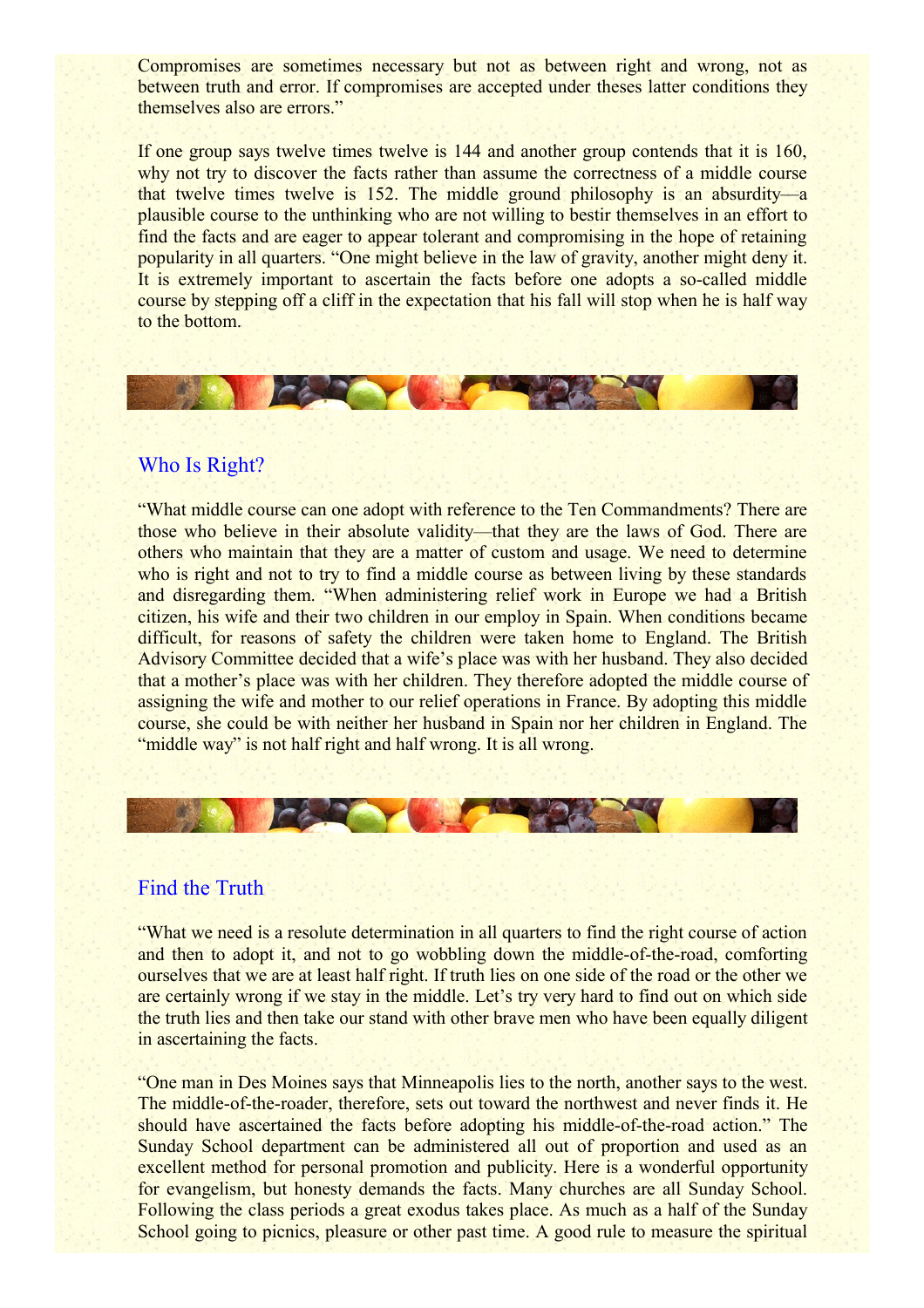impact of your Sunday School growth is to compare it with prayer meeting growth. If the growth of the one keeps pace with the other, your Sunday School emphasis is evangelistic and not spurious. I know of a number of Sunday Schools where this is true. If you double the Sunday School you should likewise double the prayer meeting. Someone has said, attendance at the Sunday morning service shows the popularity of the Church, attendance Sunday night the popularity of the pastor, attendance prayer meeting night the popularity of God.

The church with the baptism of the Holy Ghost fire will have a proper conception of her purpose and mission, a profitable investment of her energies and permanent results from a Christ centered emphasis.

**CAR YOU** 

## **The Way Out**

A multitude of voices are shouting instructions and telling us this is the way out. Innumerable sign posts and directions have been suggested and insisted upon. But what is the way out of the legalistic and ecclesiastic wilderness?

*A Holiness Reformation* is advocated by some. It is argued that this is needed to save the churches from the drift toward worldliness and compromise. This would be accomplished with more preaching on externals and various types of legislation to plug the holes and draw the line. Needless to say there is some merit in this suggestion. There is much looseness among us and a growing tendency toward the world. Shallowness and superficiality is evident everywhere. Shocking immodesty and blatant worldliness is apparent from the pew to the parsonage. We are heartsick at the Hollywood influence in our midst. The fashion plates in the pew took the Paris street walkers for their pattern. Our lips must not be silent on this evil plague spreading its cancerous roots in our beloved Zion. But it will take more than reformation and legislation.

Reformation may save an idea, preserve a doctrine, or perpetuate a ritual, but it will never give birth to revival. Revival will bring all that reformation desired but reformation alone is a dead stick, it gives no life. Reformation is an element of revival but it is not revival. Reformation without revival produces legalism and Pharaseeism of darkest hue. Reformers without revival are blind leaders of the blind, their converts seven fold more a child of hell than before and all lost in the slough of legalism. Reformation of dress, deportment and doctrine are necessary but must be realized by a Holy Ghost revival.

*Revival* alone is the way out of the wilderness. None can deny the facts of this message. You may not agree with all the deductions, but you will agree that we as churches are going round and round in unending circles. Sometimes the circles are larger, sometimes smaller, but they are still unending. The rut may be narrower or wider but it is none the less deep. We have tried many other ways out, each one promising deliverance from the entangling jungle, but we are still lost in confusion. Revival will not be born on a denominational drafting board or in a crusade committee. Revival will be born in the hearts of men and women committed to the whole program of the Holy Ghost. Luther with his 95 Theses was the man in his day. His defiance of a corrupt and decadent church sparked the reformation. Wesley with a heart fired by the Holy Ghost set all England ablaze and started fires around the world. Finney, Rees, Knapp, Roberts and others experienced personal revival that revolutionized their own hearts and lives. In so doing they revitalized those to whom they ministered. Revival must be caught not taught. Revival is a spirit not a system. Pentecost is not static but dynamic.